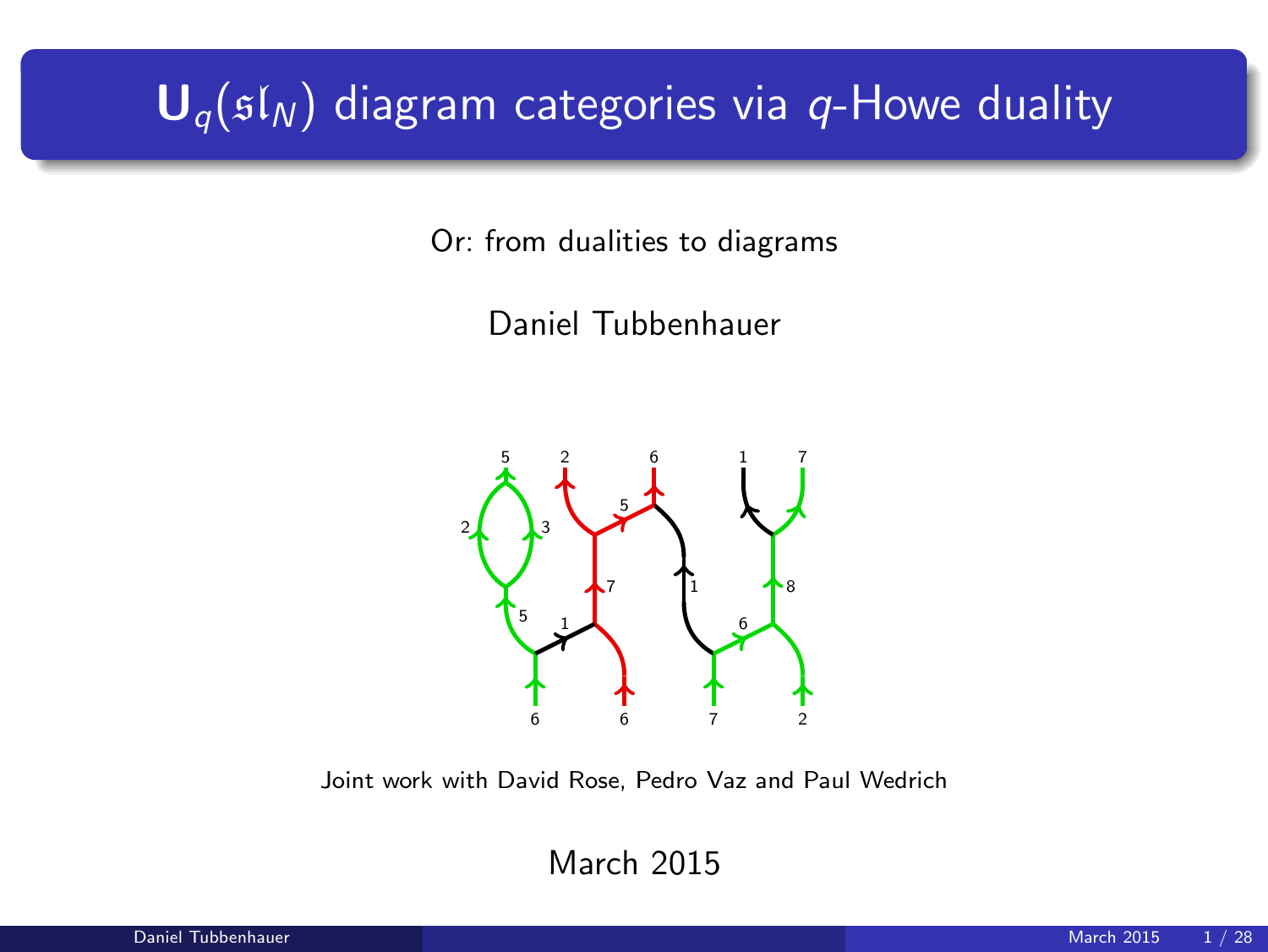#### 1 Exterior  $sI_N$ [-web categories](#page-2-0)

- **•** [Graphical calculus via Temperley-Lieb diagrams](#page-2-0)
- $\bullet$  [Its cousins: the](#page-5-0) N-webs<sub>g</sub>
- [Proof? Skew quantum Howe duality!](#page-8-0)

#### $(2)$  Symmetric  $sI_2$ [-web categories](#page-11-0)

- $\bullet$  [More cousins: the 2-webs](#page-11-0)<sub>r</sub>
- [Proof? Symmetric quantum Howe duality!](#page-14-0)

#### $\left(3\right)$  [Exterior-symmetric](#page-17-0)  $\mathfrak{sl}_N$ -web categories

- $\bullet$  [Even more cousins: the](#page-17-0) N-webs<sub>gr</sub>
- [Proof? Super quantum Howe duality!](#page-20-0)
- [Green-red symmetry and the Hecke algebroid](#page-23-0)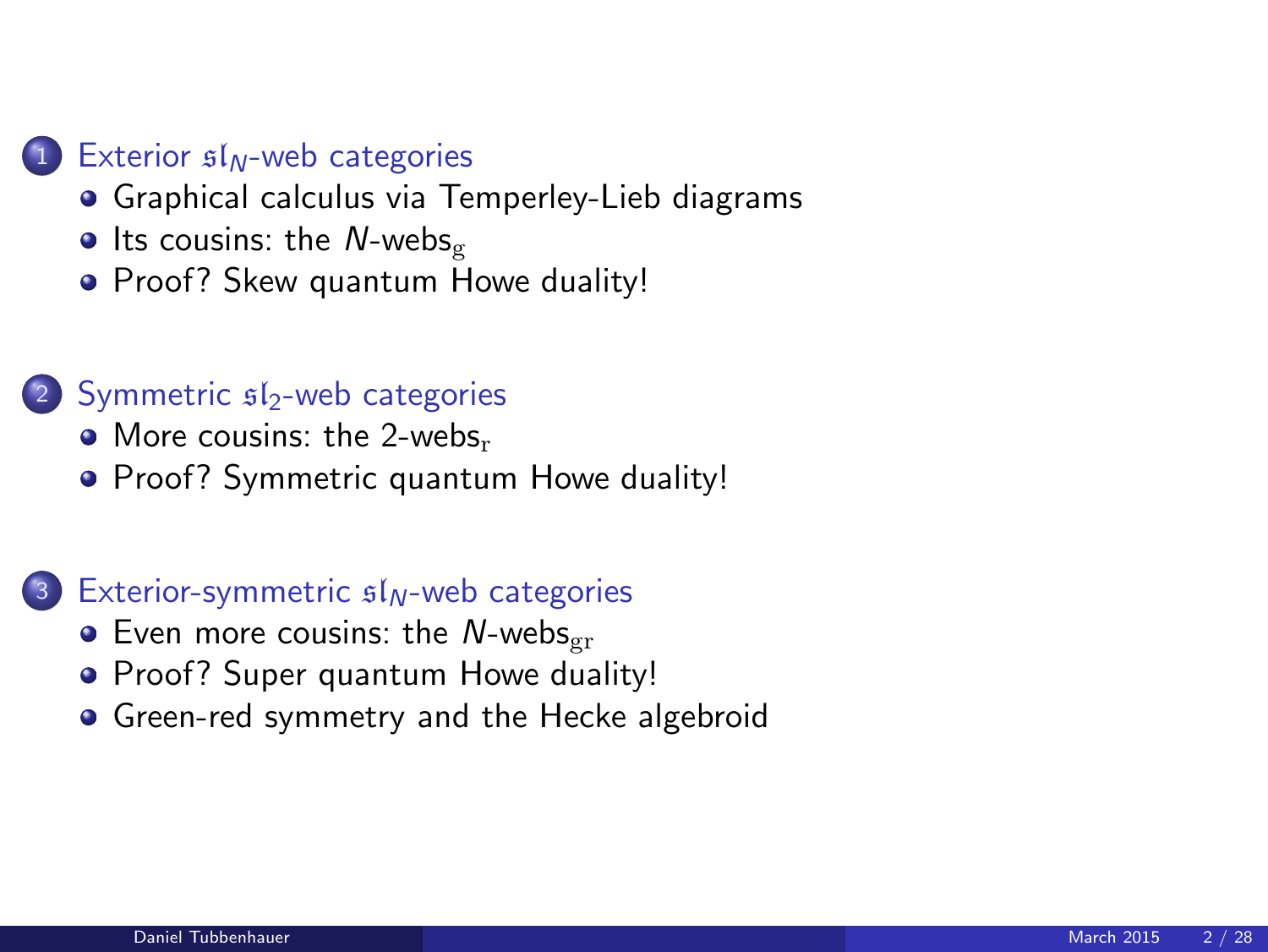### Definition(Rumer-Teller-Weyl 1932)

The 2-we $b_{\rm g}$  space  $\rm{Hom}_{2\bf{Web}_{g}}(\it{b},\it{t})$  is the free  $\mathbb{C}_{q}=\mathbb{C}(q)$ -vector space generated by non-intersecting arc diagrams with  $b, t$  bottom/top boundary points modulo:

• The circle removal:

$$
{}^{1}\bigodot = -q - q^{-1} = -[2]
$$

• The *isotopy relations*:

$$
\text{diag} \left\{ \text{diag} \right\} = \text{diag} \left\{ \text{diag} \right\}
$$

<span id="page-2-0"></span>1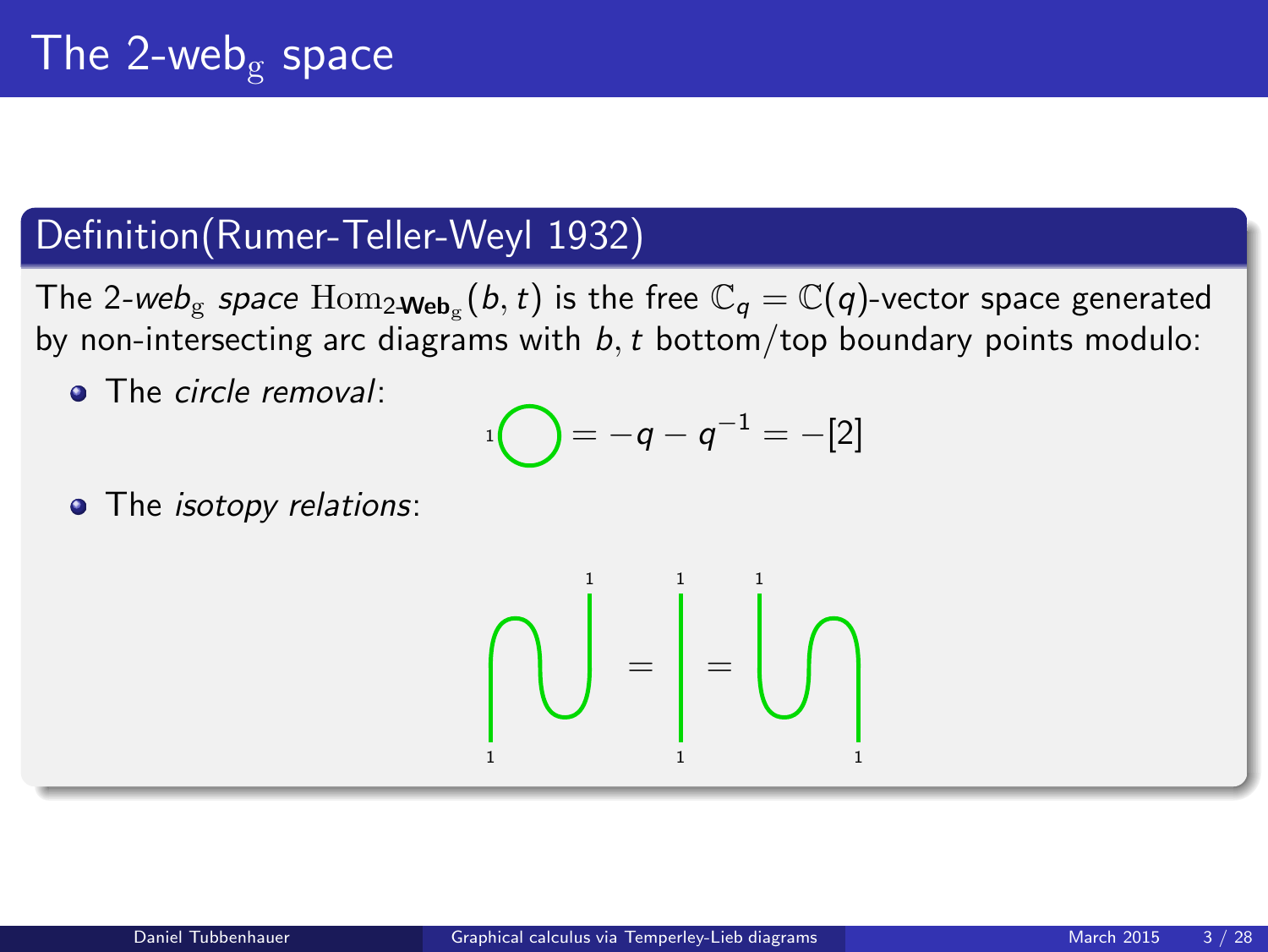# The 2-web<sub>g</sub> category

### Definition(Kuperberg 1995)

The 2-web<sub>g</sub> category 2-**Web**<sub>g</sub> is the (braided) monoidal,  $\mathbb{C}_q$ -linear category with:

- Objects are vectors  $\vec{k} = (1, \ldots, 1)$  and morphisms are  $\text{Hom}_{2\textbf{-Web}_g}(\vec{k}, \vec{l}).$
- Composition ○:

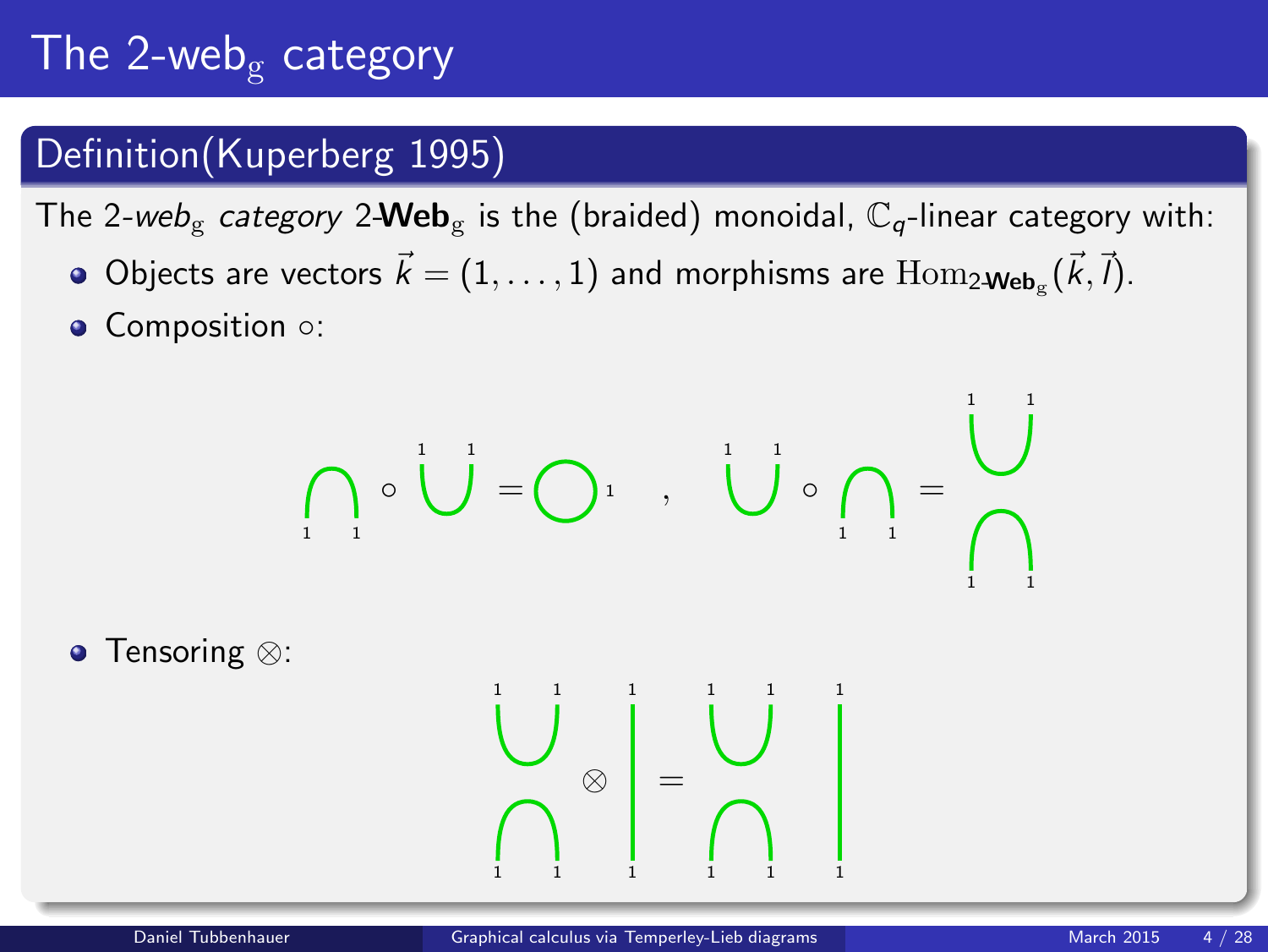## Diagrams for intertwiners

Observe that there are (up to scalars) unique  $U_q(sI_2)$ -intertwiners

$$
\text{cap}: \mathbb{C}_q^2 \otimes \mathbb{C}_q^2 \to \mathbb{C}_q \quad \text{and} \quad \text{cup}: \mathbb{C}_q \to \mathbb{C}_q^2 \otimes \mathbb{C}_q^2,
$$

projecting  $\mathbb{C}_q^2\otimes\mathbb{C}_q^2$  onto  $\mathbb{C}_q$  respectively embedding  $\mathbb{C}_q$  into  $\mathbb{C}_q^2\otimes\mathbb{C}_q^2$ .

Let  $\mathfrak{sl}_2\text{-}\mathbf{Mod}_e$  be the (braided) monoidal,  $\mathbb{C}_q$ -linear category whose objects are tensor generated by  $\mathbb{C}^2_q.$  Define a functor Γ $:$  2-Web $_{\textrm{g}}$   $\rightarrow$   $\mathfrak{sl}_2\text{-}\mathsf{Mod}_{e}$ :

- On objects:  $\vec{k}=(1,\ldots,1)$  is send to  $(\mathbb{C}_q^2)^{\otimes k}=\mathbb{C}_q^2\otimes\cdots\otimes\mathbb{C}_q^2.$
- On morphisms:

$$
\bigcap_{i=1}^{\infty} \mapsto \text{cap} \quad , \quad \bigcup_{i=1}^{i=1} \mapsto \text{cup}
$$

### Theorem(Folklore)

Γ: 2- $\mathsf{Web}_{\mathrm{g}}^\oplus \to \mathfrak{sl}_2\text{-}\mathsf{Mod}_e$  is an equivalence of (braided) monoidal categories.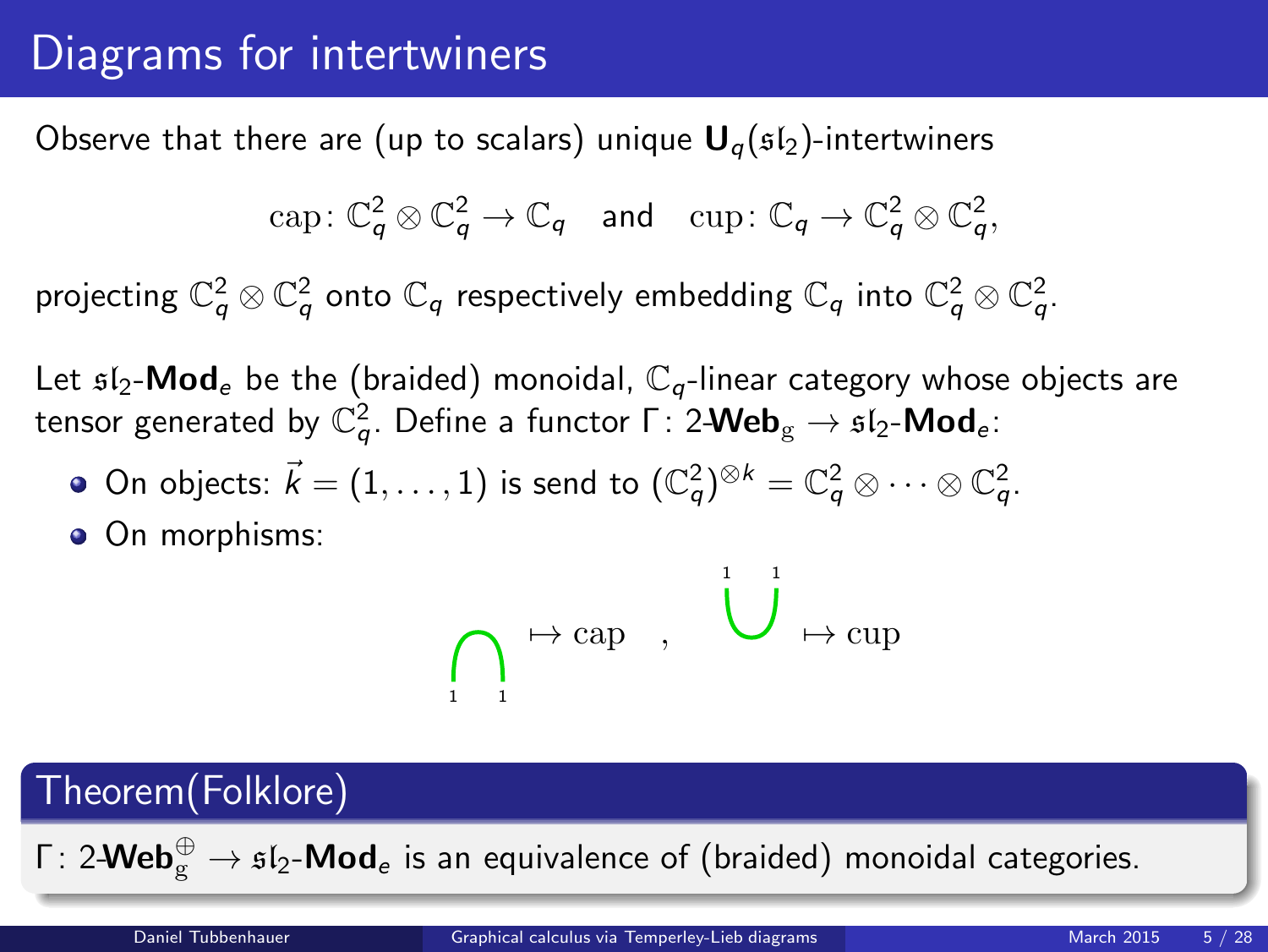### The main step beyond  $s/s$ : trivalent vertices

An  $N$ -web<sub>g</sub> is an oriented, labeled, trivalent graph locally made of



<span id="page-5-0"></span> $k, l, k+l \in \mathbb{N}$ 

(and no pivotal things today).

### Example

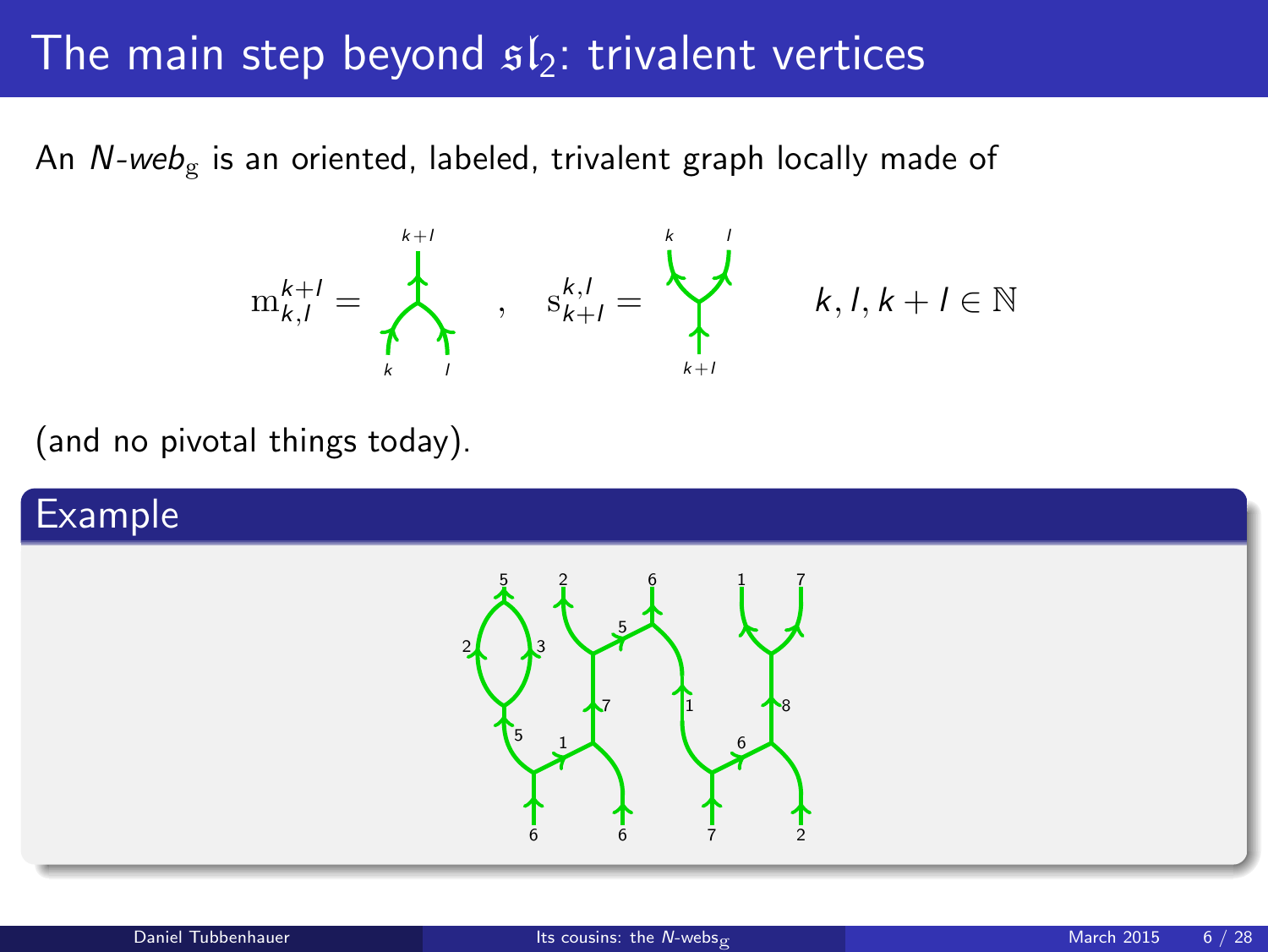## Let us try the same for  $sI_N$ : the N-web<sub>g</sub> space

Define the (braided) monoidal,  $\mathbb{C}_q$ -linear category N-Web<sub>g</sub> by using:

### Definition(Cautis-Kamnitzer-Morrison 2012)

The  $\textsf{N-web}_\textsf{g}$  space  $\text{Hom}_{\textsf{N-Web}_\textsf{g}}(\vec{k},\vec{l})$  is the free  $\mathbb{C}_q$ -vector space generated by N-webs<sub>g</sub> with  $\vec{k}$  and  $\vec{l}$  at the bottom and top modulo isotopies and:

 $\bullet$  " $\mathfrak{gl}_m$  *ladder*" relations like



The exterior relations:

$$
k = 0 \quad , \quad \text{if } k > N.
$$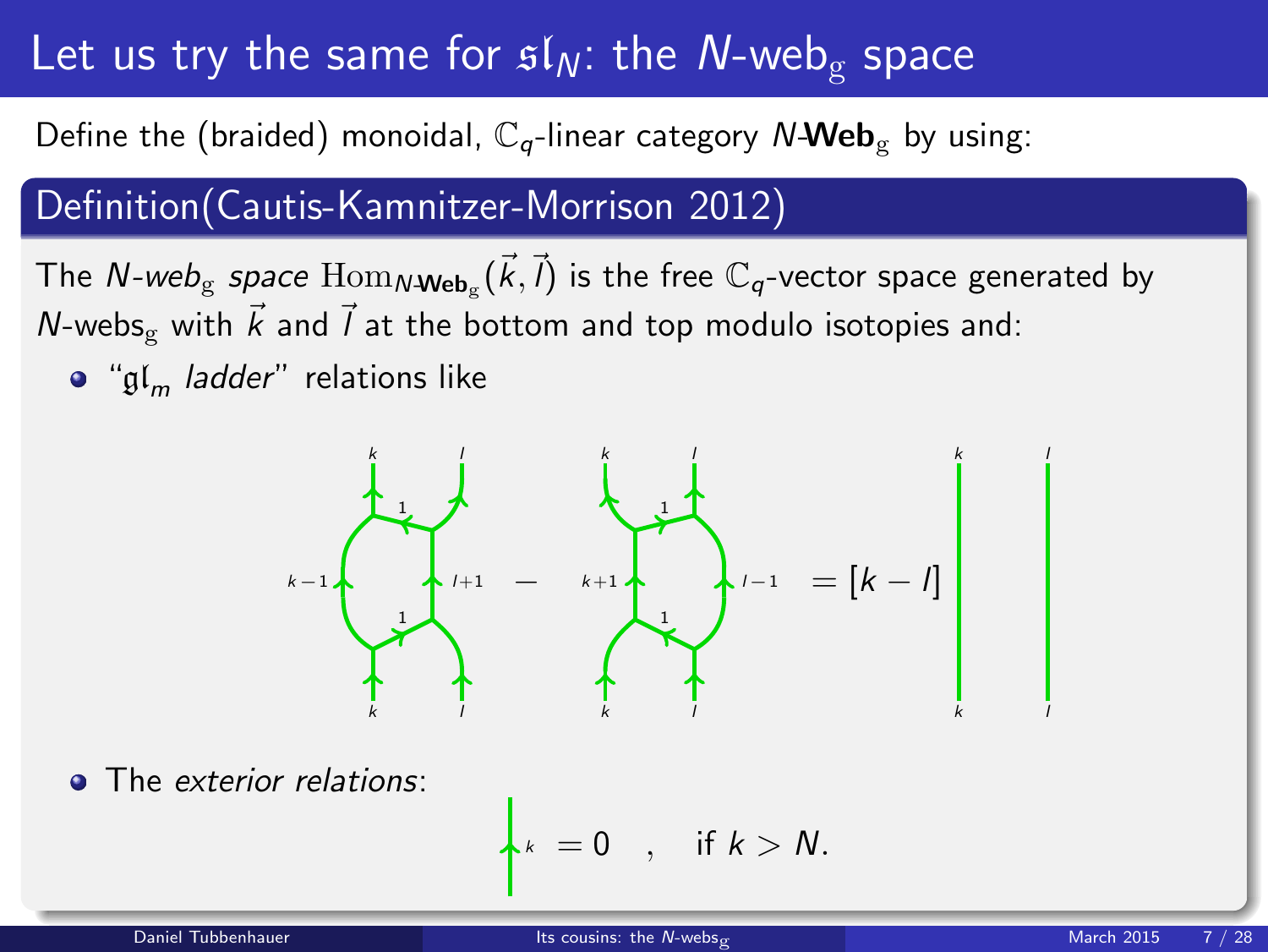## Diagrams for intertwiners - Part 2

Observe that there are (up to scalars) unique  $U_q(sI_N)$ -intertwiners

 $\mathrm{m}^{k+l}_{k,l} \colon \bigwedge_q^k \mathbb{C}^N_q \otimes \bigwedge_q^l \mathbb{C}^N_q \to \bigwedge_q^{k+l} \mathbb{C}^N_q \quad \text{and} \quad \mathrm{s}^{k,l}_{k+l} \colon \bigwedge_q^{k+l} \mathbb{C}^N_q \to \bigwedge_q^k \mathbb{C}^N_q \otimes \bigwedge_q^l \mathbb{C}^N_q$ given by projection and inclusion again.

Let  $\mathfrak{sl}_N$ -**Mod**<sub>e</sub> be the (braided) monoidal,  $\mathbb{C}_q$ -linear category whose objects are tensor generated by  $\wedge_Q^k\mathbb{C}_q^N.$  Define a functor  $\mathsf{\Gamma}\colon N\text{-}\mathsf{Web}_{\mathrm{g}} \to \mathfrak{sl}_N\text{-}\mathsf{Mod}_{e}$ :

- On objects:  $\vec{k}=(k_1,\ldots,k_m)$  is send to  $\bigwedge_q^{k_1}\mathbb{C}_q^N\otimes\cdots\otimes\bigwedge_q^{k_m}\mathbb{C}_q^N$ .
- On morphisms:



### Theorem(Cautis-Kamnitzer-Morrison 2012)

Γ: N-**Web** $_{\rm g}^{\oplus} \to {\mathfrak{sl}}_{N}$ -**Mod** $_{e}$  is an equivalence of (braided) monoidal categories.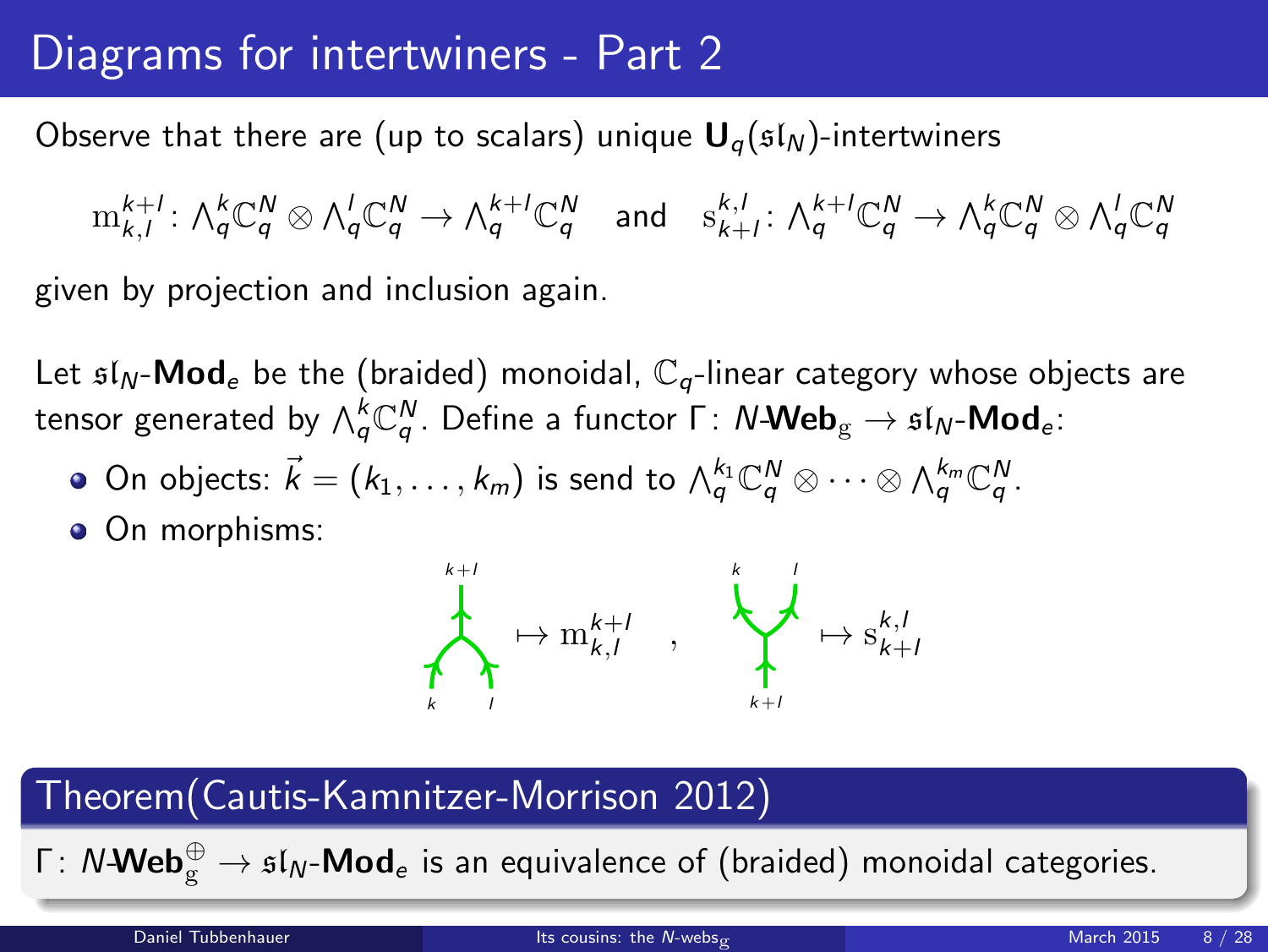## "Howe" to prove this?

Howe: the commuting actions of  $U_q(\mathfrak{gl}_m)$  and  $U_q(\mathfrak{sl}_N)$  on

$$
\begin{aligned}\n\wedge_q^K(\mathbb{C}_q^m \otimes \mathbb{C}_q^N) &\cong \bigoplus_{k_1 + \dots + k_m = K} \left(\wedge_q^{k_1} \mathbb{C}_q^N \otimes \dots \otimes \wedge_q^{k_m} \mathbb{C}_q^N\right) \\
&\cong \bigoplus_{k_1 + \dots + k_m = K} \left(\wedge_q^{k_1} \mathbb{C}_q^m \otimes \dots \otimes \wedge_q^{k_m} \mathbb{C}_q^m\right)\n\end{aligned}
$$

introduce an  $\bm{\mathsf{U}}_q(\mathfrak{gl}_m)$ -action  $f$  on the first term with  $\vec{k}$ -weight space  $\wedge^{\vec{k}}_q \mathbb{C}^N_q$ .

In particular, there is a functorial action

<span id="page-8-0"></span>
$$
\Phi_\text{skew}^m: \dot{\mathbf U}_q(\mathfrak{gl}_m) \to \mathfrak{sl}_N\text{-}\mathbf{Mod}_e, \\ \vec k \mapsto \wedge_q^{\vec k}\mathbb{C}_q^N, \quad X \in 1_{\vec l}\mathbf U_q(\mathfrak{gl}_m)1_{\vec k} \mapsto f(X) \in \mathrm{Hom}_{\mathfrak{sl}_N\text{-}\mathbf{Mod}_e}(\wedge_q^{\vec k}\mathbb{C}_q^N, \wedge_q^{\vec l}\mathbb{C}_q^N).
$$

Howe:  $\Phi_{\text{skew}}^m$  is full. Or in words: all relations in  $\mathfrak{sl}_N\text{-}\mathsf{Mod}_e$  follow from the ones in  $\dot{\mathsf{U}}_q(\mathfrak{gl}_m)$  and the ones in the kernel of  $\Phi^m_\mathrm{skew}$ .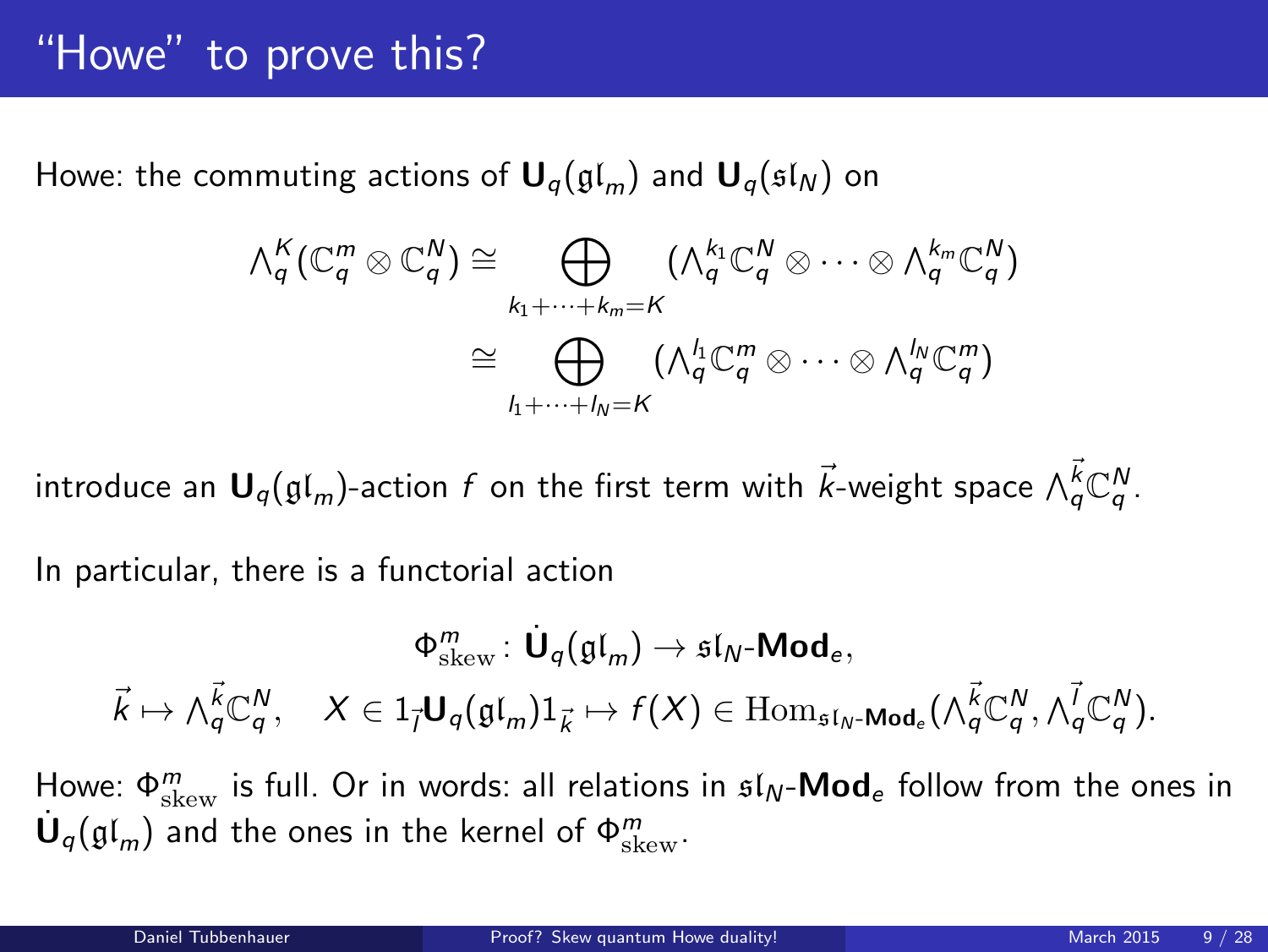## Define the diagrams to make this work

### Theorem(Cautis-Kamnitzer-Morrison 2012)

Define  $N\text{-}Web_{\mathcal{P}}$  such there is a commutative diagram



with



 $\Upsilon^m$  induces the " $\mathfrak{gl}_m$  ladder" relations, ker( $\Upsilon^m$ ) gives the exterior relations.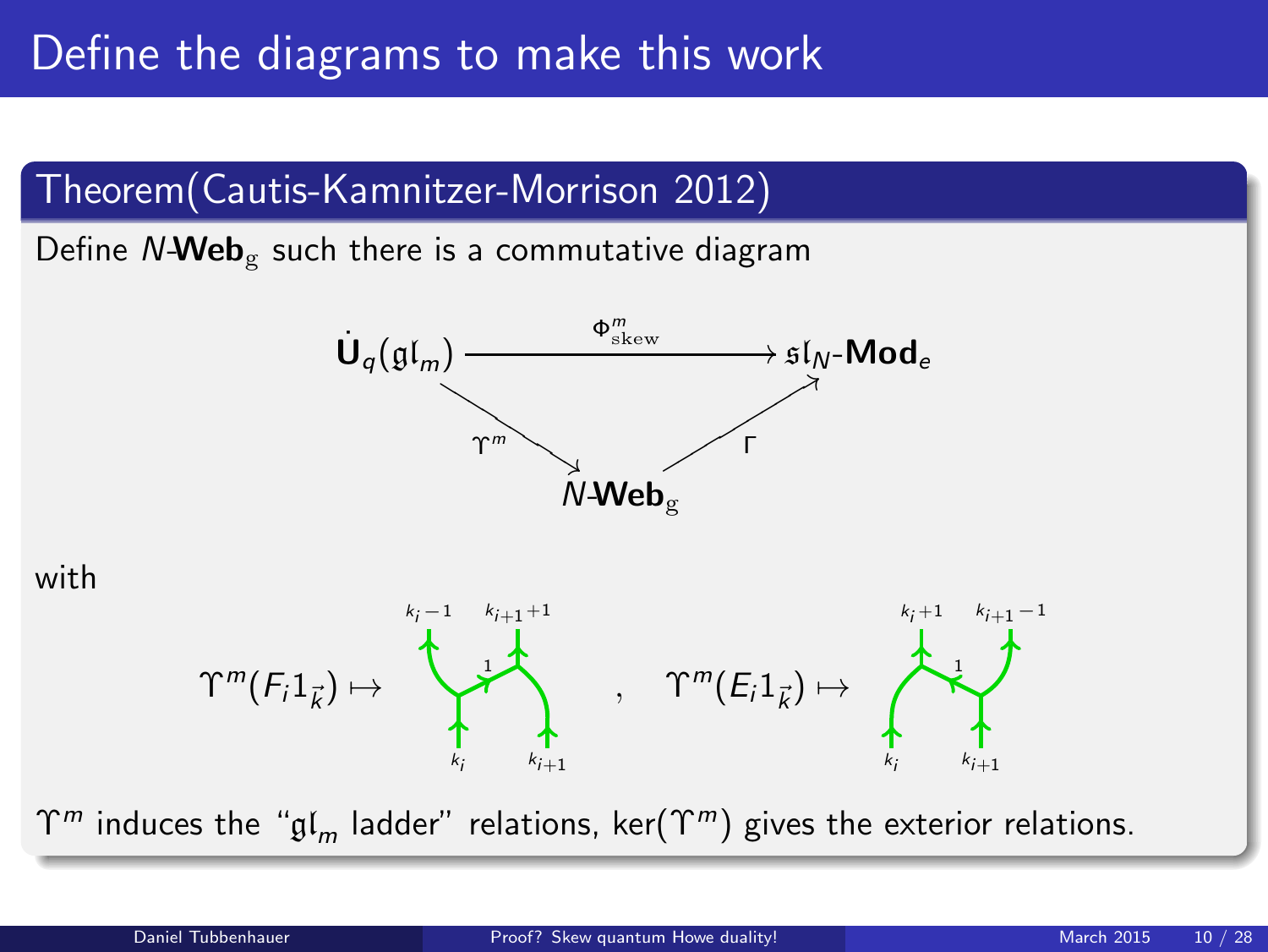The "gl<sub>m</sub> ladder" relation



is just

$$
EF1_{\vec{k}} - FE1_{\vec{k}} = [k - l]1_{\vec{k}}.
$$

The exterior relations are a diagrammatic version of

$$
\wedge_q^{>N}\mathbb{C}_q^N\cong 0.
$$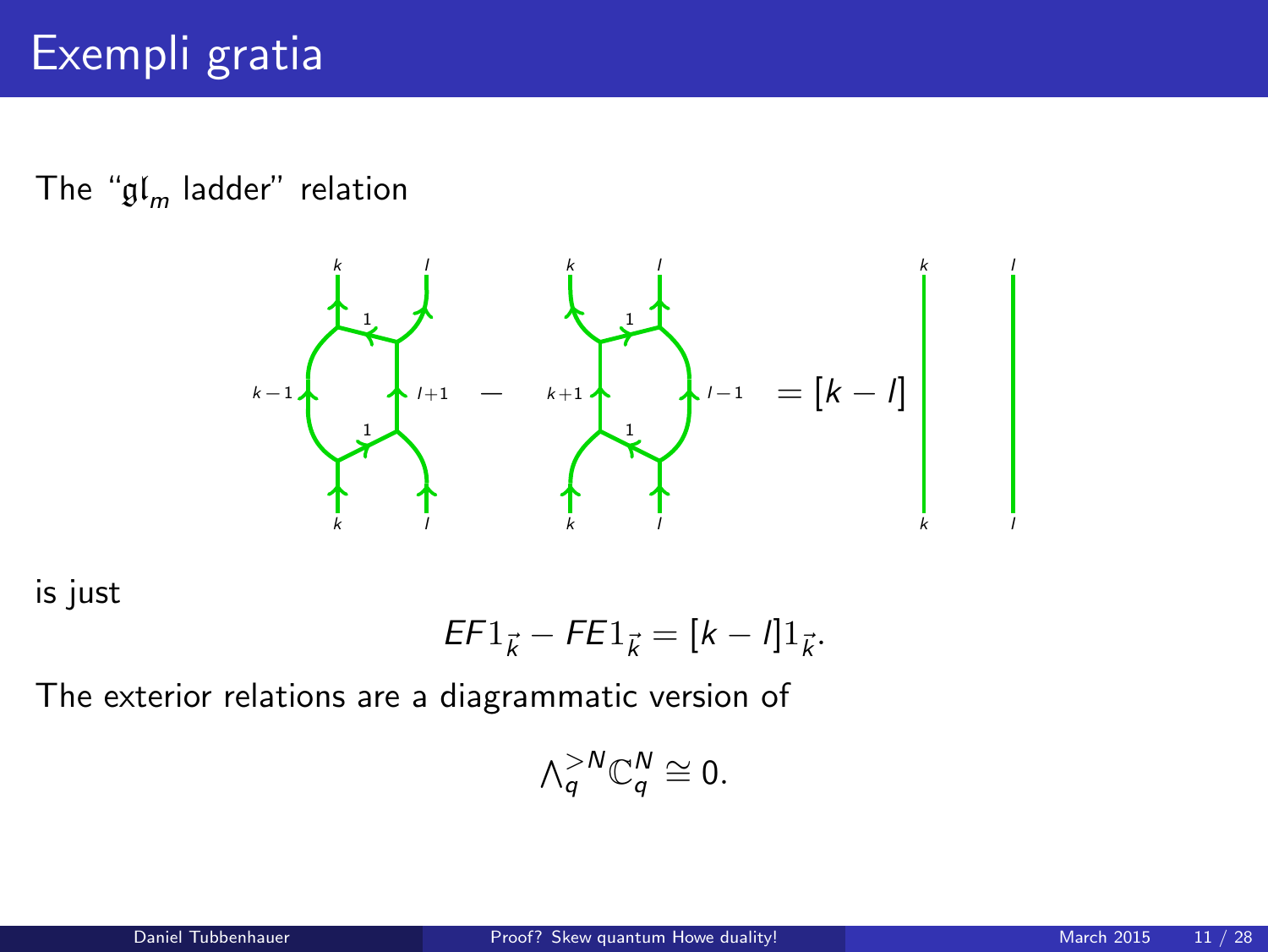## The symmetric story is easier in some sense...

An 2-we $b_r$  is a labeled, trivalent graph locally made of

$$
\mathrm{cap}_k = \bigcap_{k \quad k} \qquad , \quad \mathrm{cup}_k = \bigcup_{k=1}^{k} \qquad , \quad \mathrm{m}_{k,l}^{k+l} = \bigwedge_{k=1}^{k+l} \qquad , \quad \mathrm{s}_{k+l}^{k,l} = \bigvee_{k+l}^{k}
$$

Up to sign issues that I ignore today!

### Example

<span id="page-11-0"></span>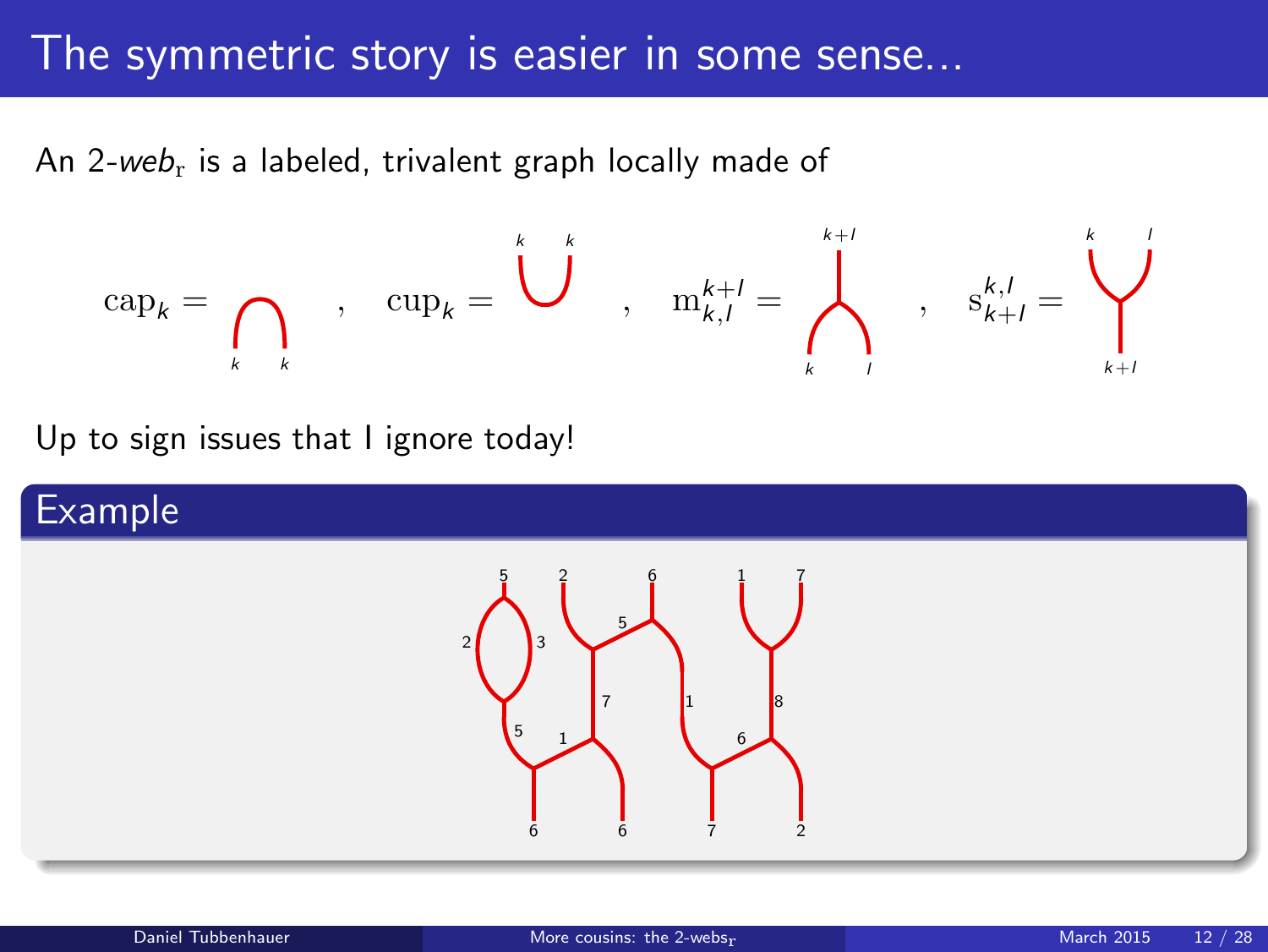## Never change a winning team

Define the (braided) monoidal,  $\mathbb{C}_q$ -linear category 2-Web<sub>r</sub> by using:

### Definition

Given  $\vec k\in\mathbb{Z}_{\ge0}^n$  and  $\vec l\in\mathbb{Z}_{\ge0}^{n'}.$  The 2-webs $_{{\rm r}}$  space  ${\rm Hom}_{2\textbf{-Web}_{{\rm r}}}(\vec k,\vec l)$  is the free  $\mathbb{C}_q$ -vector space generated by 2-webs, between  $\vec{k}$  and  $\vec{l}$  modulo isotopies and:

- The " $\mathfrak{gl}_n$  *ladder*" relations again!
- A circle evaluation and the *dumbbell relation*:

$$
[2]\begin{bmatrix} \vdots \\ \vdots \\ \vdots \\ \vdots \end{bmatrix} = \begin{bmatrix} \vdots \\ \vdots \\ \vdots \\ \vdots \\ \vdots \end{bmatrix} + \begin{bmatrix} \vdots \\ \vdots \\ \vdots \\ \vdots \\ \vdots \\ \vdots \end{bmatrix}
$$

 $\bullet$  But no(!) relation of the form

$$
k = 0 \quad , \quad \text{if } k > N.
$$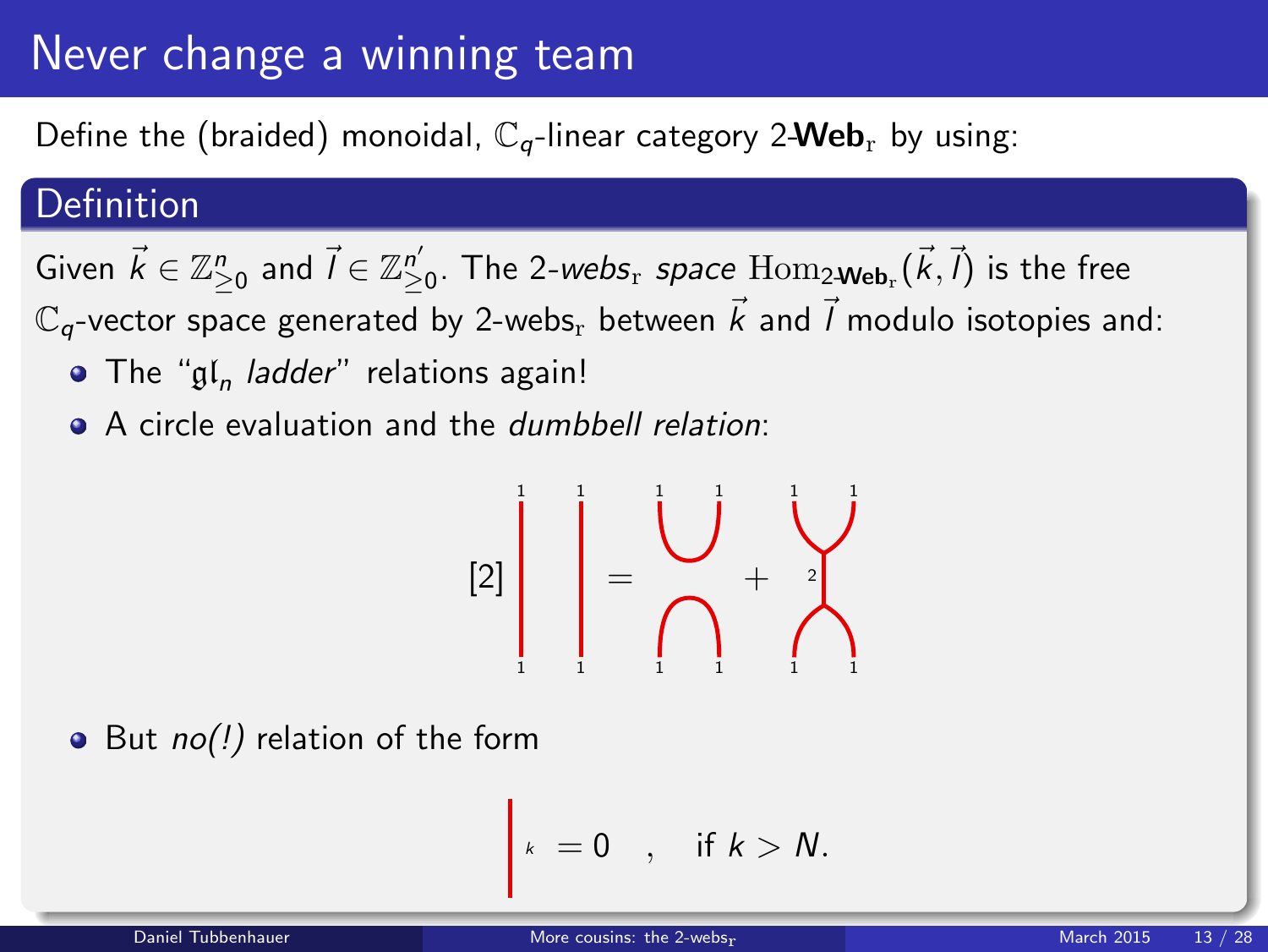## Diagrams for intertwiners - Part 3

Observe that there are (up to scalars) unique  $U_q(sI_2)$ -intertwiners

 $\text{cap}_k: \text{Sym}_q^k \mathbb{C}_q^2 \otimes \text{Sym}_q^k \mathbb{C}_q^2 \to \mathbb{C}_q \quad , \quad \text{m}_{k,l}^{k+l}: \text{Sym}_q^k \mathbb{C}_q^2 \otimes \text{Sym}_q^l \mathbb{C}_q^2 \to \text{Sym}_q^{k+l} \mathbb{C}_q^2$  $\text{cup}_k: \mathbb{C}_q \to \text{Sym}_q^k \mathbb{C}_q^2 \otimes \text{Sym}_q^k \mathbb{C}_q^2 \quad , \quad \text{s}_{k+l}^{k,l}: \text{Sym}_q^{k+l} \mathbb{C}_q^2 \to \text{Sym}_q^k \mathbb{C}_q^2 \otimes \text{Sym}_q^l \mathbb{C}_q^2$ (guess where they come from...)

Let  $\mathfrak{sl}_2$ -Mod<sub>s</sub> be the (braided) monoidal,  $\mathbb{C}_q$ -linear category whose objects are tensor generated by  $\mathrm{Sym}^k_q \mathbb{C}^N_q.$  Define a functor Γ: 2-Web $_\mathrm{r}$   $\rightarrow$   $\mathfrak{sl}_2$ -Mod $_\mathrm{s}$ :

- On objects:  $\vec{k}=(k_1,\ldots,k_n)$  is send to  $\mathrm{Sym}^{k_1}_{q}\mathbb{C}^2_{q}\otimes\cdots\otimes \mathrm{Sym}^{k_n}_{q}\mathbb{C}^2_{q}.$
- **On morphisms:**

$$
\bigcap_{k \atop k} \mapsto \mathrm{cap}_k \quad , \quad \bigcup^k \mapsto \mathrm{cup}_{k} \quad , \quad \bigwedge^{k+l}_{k \enspace l} \mapsto \mathrm{m}_{k,l}^{k+l} \quad , \quad \bigvee^{k}_{k+l} \mapsto \mathrm{s}_{k+l}^{k,l}
$$

#### Theorem

Γ: 2- $\mathsf{Web}^{\oplus}_{\mathrm{r}} \to \mathfrak{sl}_2\text{-}\mathsf{Mod}_{\mathfrak{s}}$  is an equivalence of (braided) monoidal categories.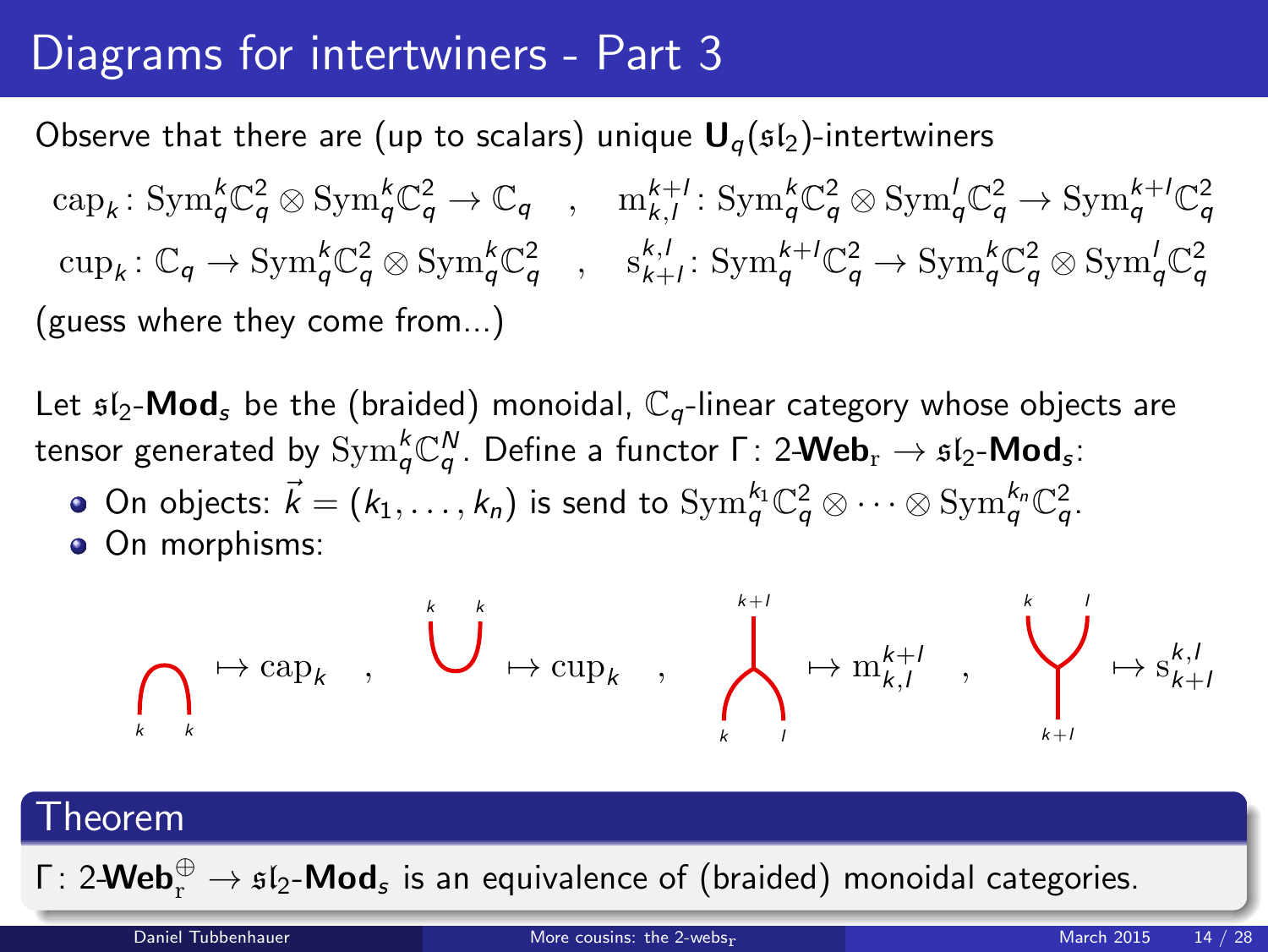## "Howe" to prove this?

Howe: the commuting actions of  $\mathbf{U}_q(\mathfrak{gl}_n)$  and  $\mathbf{U}_q(\mathfrak{sl}_N)$  on

$$
\mathrm{Sym}_{q}^{K}(\mathbb{C}_{q}^{n} \otimes \mathbb{C}_{q}^{N}) \cong \bigoplus_{k_{1}+\cdots+k_{n}=K} (\mathrm{Sym}_{q}^{k_{1}}\mathbb{C}_{q}^{N} \otimes \cdots \otimes \mathrm{Sym}_{q}^{k_{n}}\mathbb{C}_{q}^{N})
$$

$$
\cong \bigoplus_{l_{1}+\cdots+l_{N}=K} (\mathrm{Sym}_{q}^{l_{1}}\mathbb{C}_{q}^{n} \otimes \cdots \otimes \mathrm{Sym}_{q}^{l_{N}}\mathbb{C}_{q}^{n})
$$

introduce an  $\bm{\mathsf{U}}_q(\mathfrak{gl}_n)$ -action  $f$  on the first term with  $\vec{k}$ -weight space  $\mathrm{Sym}^{\vec{k}}_q \mathbb{C}^N_q.$ 

In particular, there is a functorial action

$$
\Phi^n_{\rm sym}\colon \dot{\textbf U}_q(\mathfrak{gl}_n)\to \mathfrak{sl}_2\textbf{-Mod}_s,\\ \vec k\mapsto {\rm Sym}^{\vec k}_q\mathbb{C}^2_q,\quad X\in 1_{\vec l}\textbf U_q(\mathfrak{gl}_n)1_{\vec k}\mapsto f(X)\in {\rm Hom}_{\mathfrak{sl}_2\textbf{-Mod}_s}({\rm Sym}^{\vec k}_q\mathbb{C}^2_q,{\rm Sym}^{\vec l}_q\mathbb{C}^2_q).
$$

<span id="page-14-0"></span>Howe:  $\Phi_{\rm sym}^n$  is full. Or in words: all relations in  $\mathfrak{sl}_2\text{-}\mathsf{Mod}_s$  follow from the ones in  $\dot{\mathsf{U}}_q(\mathfrak{gl}_n)$  and the ones in the kernel of  $\Phi^{n}_{\text{sym}}.$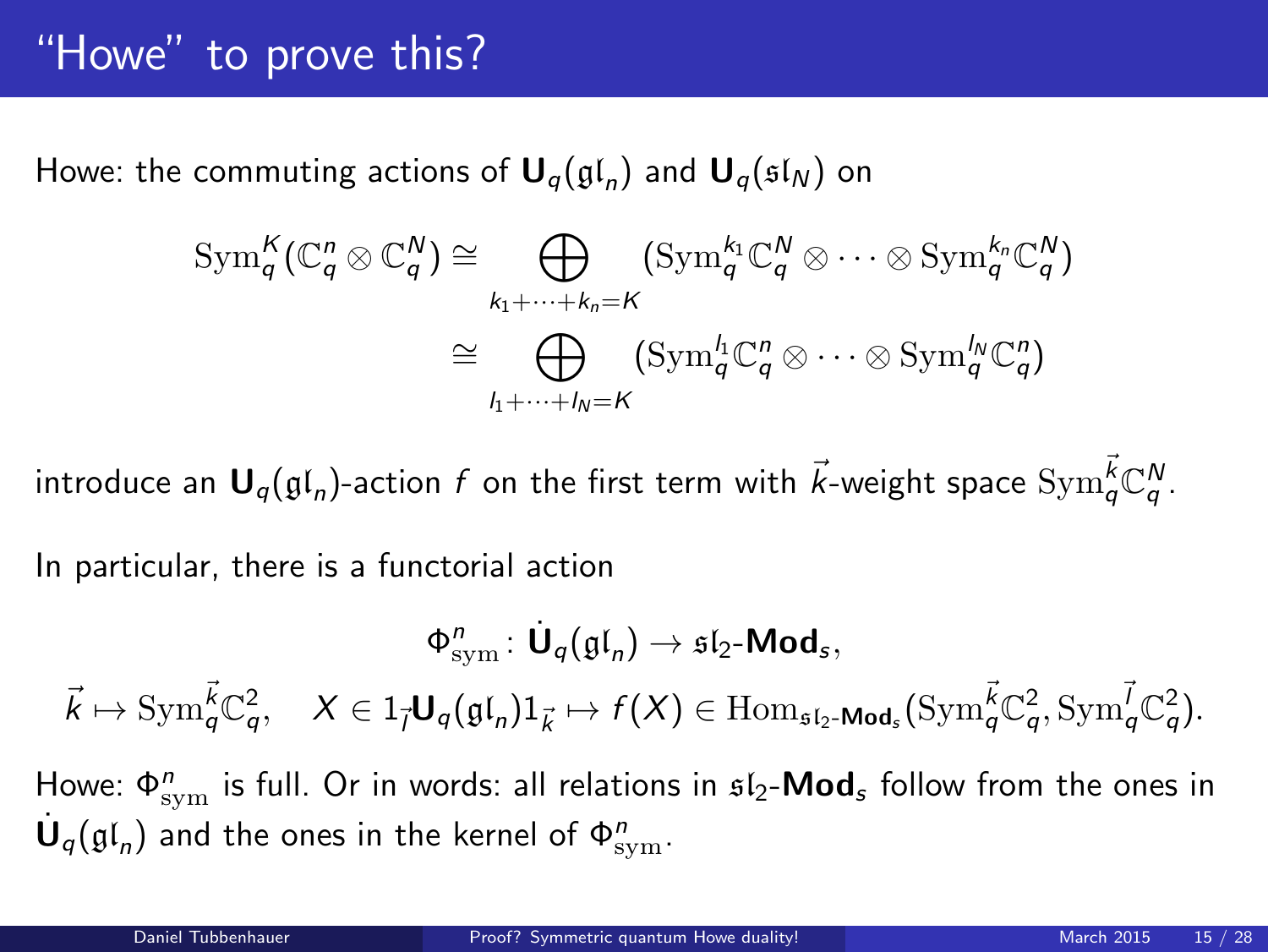#### Theorem

Define  $2$ **Web**<sub>r</sub> such that there is a commutative diagram



with



 $\Upsilon^n$  induces the " $\mathfrak{gl}_n$  ladder" relations, ker $(\Upsilon^n)$  gives the circle/dumbbell relation.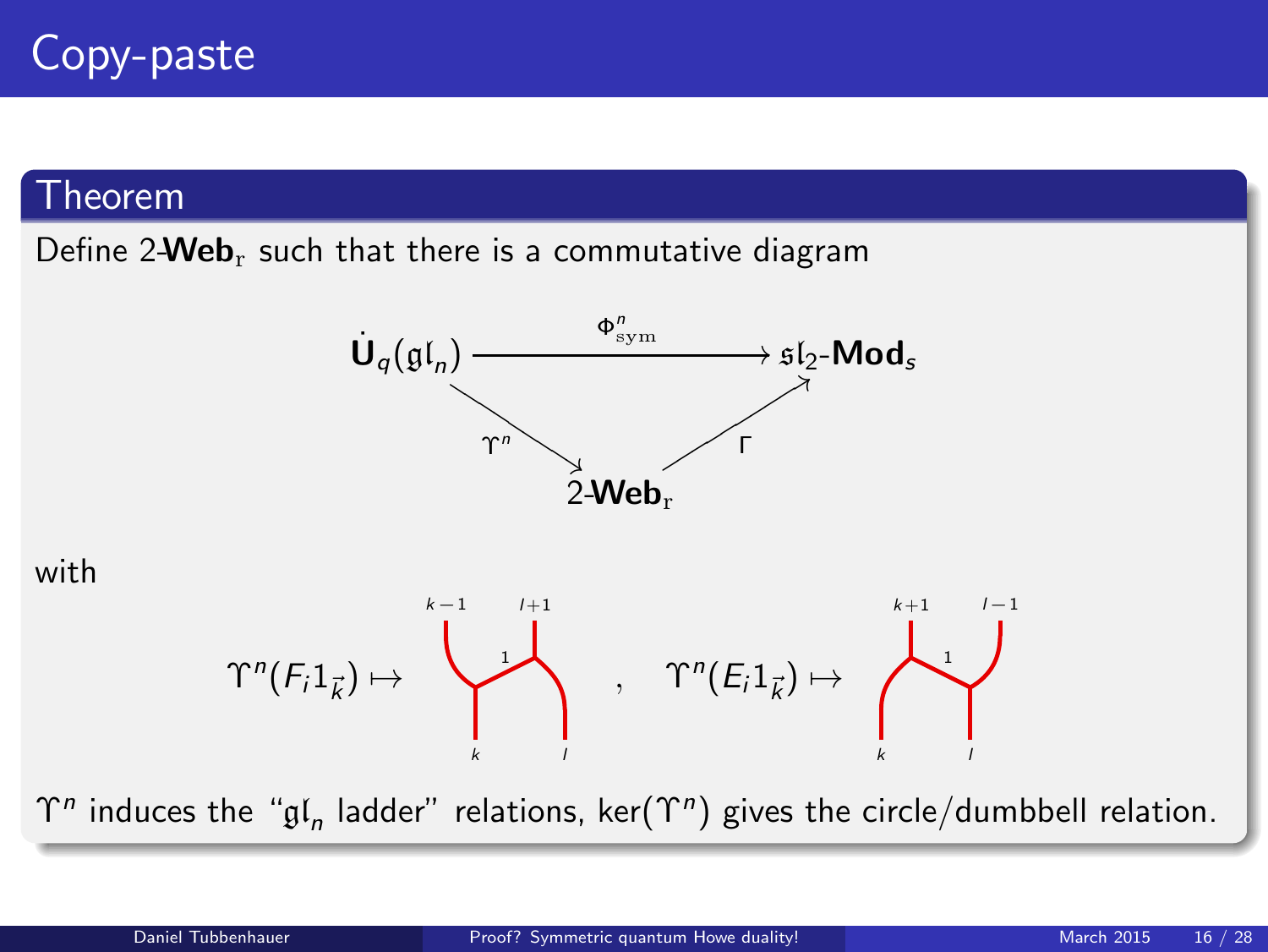The dumbbell relation

[2] 1 1 1 1 = 1 1 1 1 + 1 1 1 1 2

is a diagrammatic version of

$$
\mathbb{C}^2_q\otimes\mathbb{C}^2_q\cong\mathbb{C}_q\oplus\mathrm{Sym}_q^2\mathbb{C}^2_q.
$$

No relations of the form

$$
\kappa = 0 \quad , \quad \text{if } k > N,
$$

because

$$
\mathrm{Sym}_{q}^{>N}\mathbb{C}_{q}^{N}\not\cong 0.
$$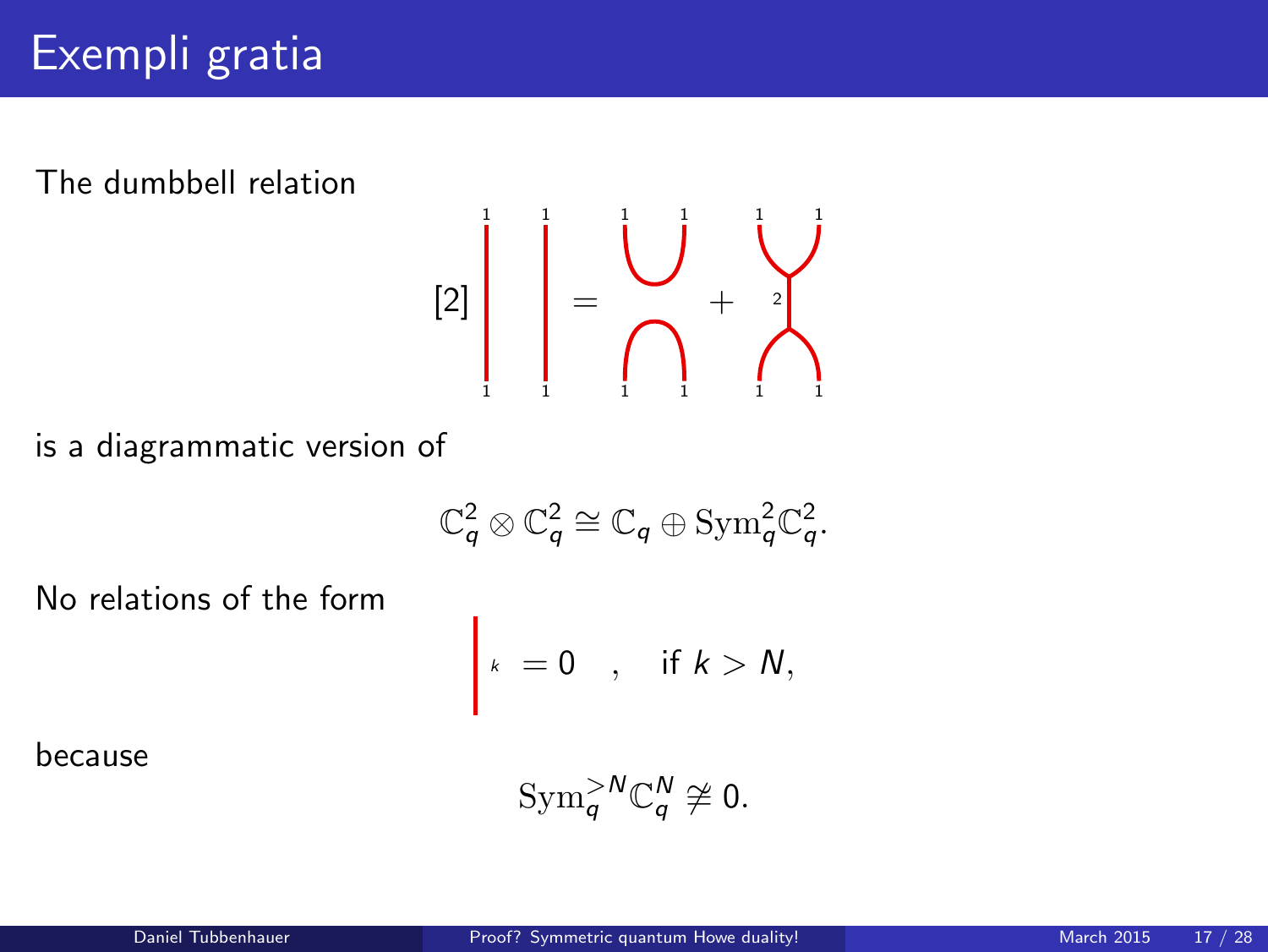### Could there be a pattern?

An  $N$ -web<sub>er</sub> is a colored, labeled, trivalent graph locally made of



And of course splits and some mirrors as well!

### Example

<span id="page-17-0"></span>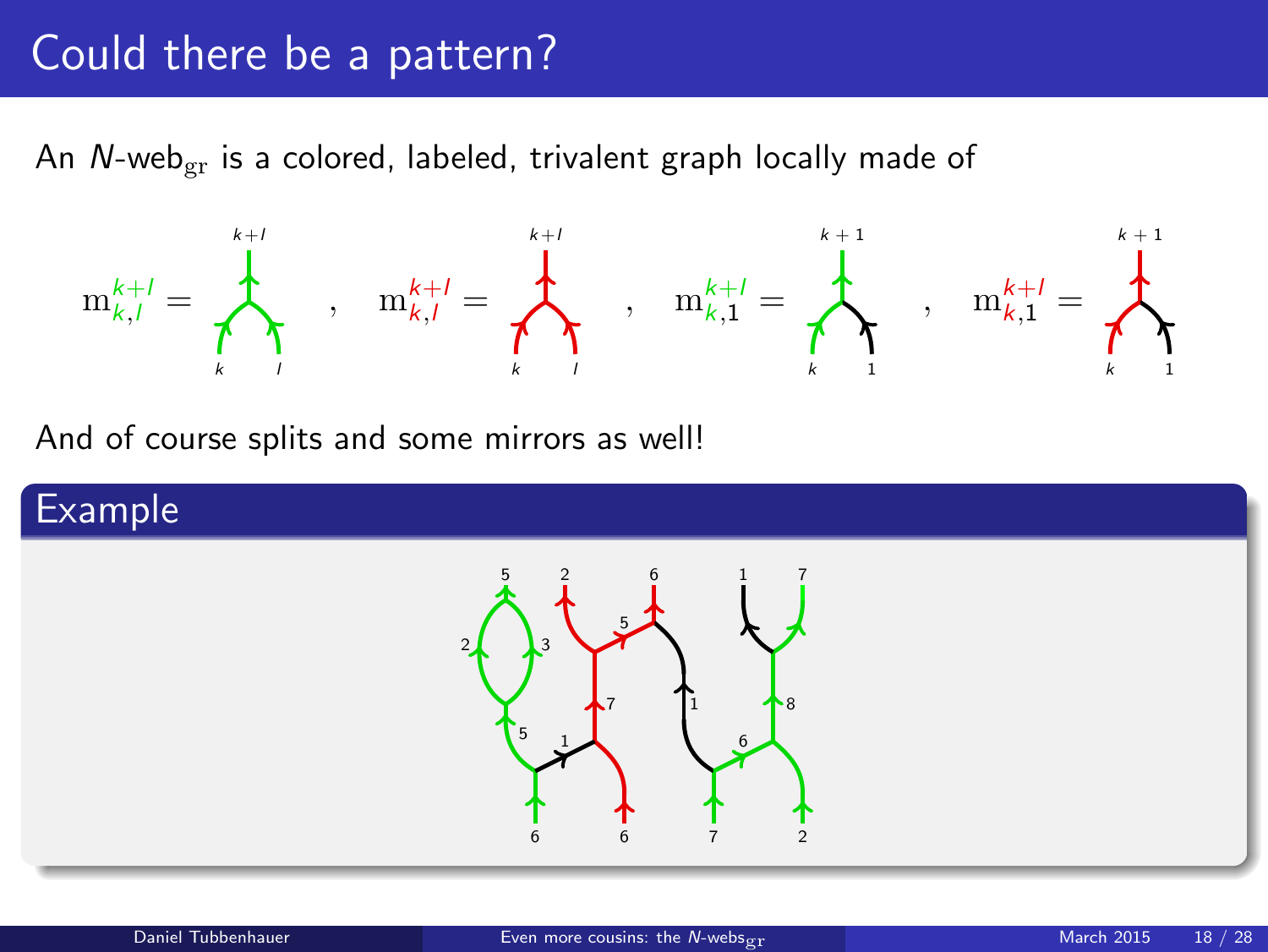## The N-webs $_{\text{gr}}$  category

Define the (braided) monoidal,  $\mathbb{C}_q$ -linear category N-Web<sub>gr</sub> by using:

### **Definition**

Given  $\vec{k} \in \mathbb{Z}_{\geq 0}^{m+n}$  and  $\vec{l} \in \mathbb{Z}_{\geq 0}^{m'+n'}$  $_{\geq0}^{m'+n'}$ . The  $N$ -*webs* $_{\mathrm{gr}}$  *space*  $\mathrm{Hom}_{N\textbf{-Web}_{\mathrm{gr}}}(\vec{k},\vec{l})$  is the free  $\mathbb{C}_q$ -vector space generated by N-webs<sub>gr</sub> between  $\vec{k}$  and  $\vec{l}$  modulo isotopies and:

- The " $\mathfrak{gl}_m + \mathfrak{gl}_n$  ladder" relations.
- **a** The dumbbell relation:



• The exterior relations:

$$
\star_k = 0 \quad , \quad \text{if } k > N.
$$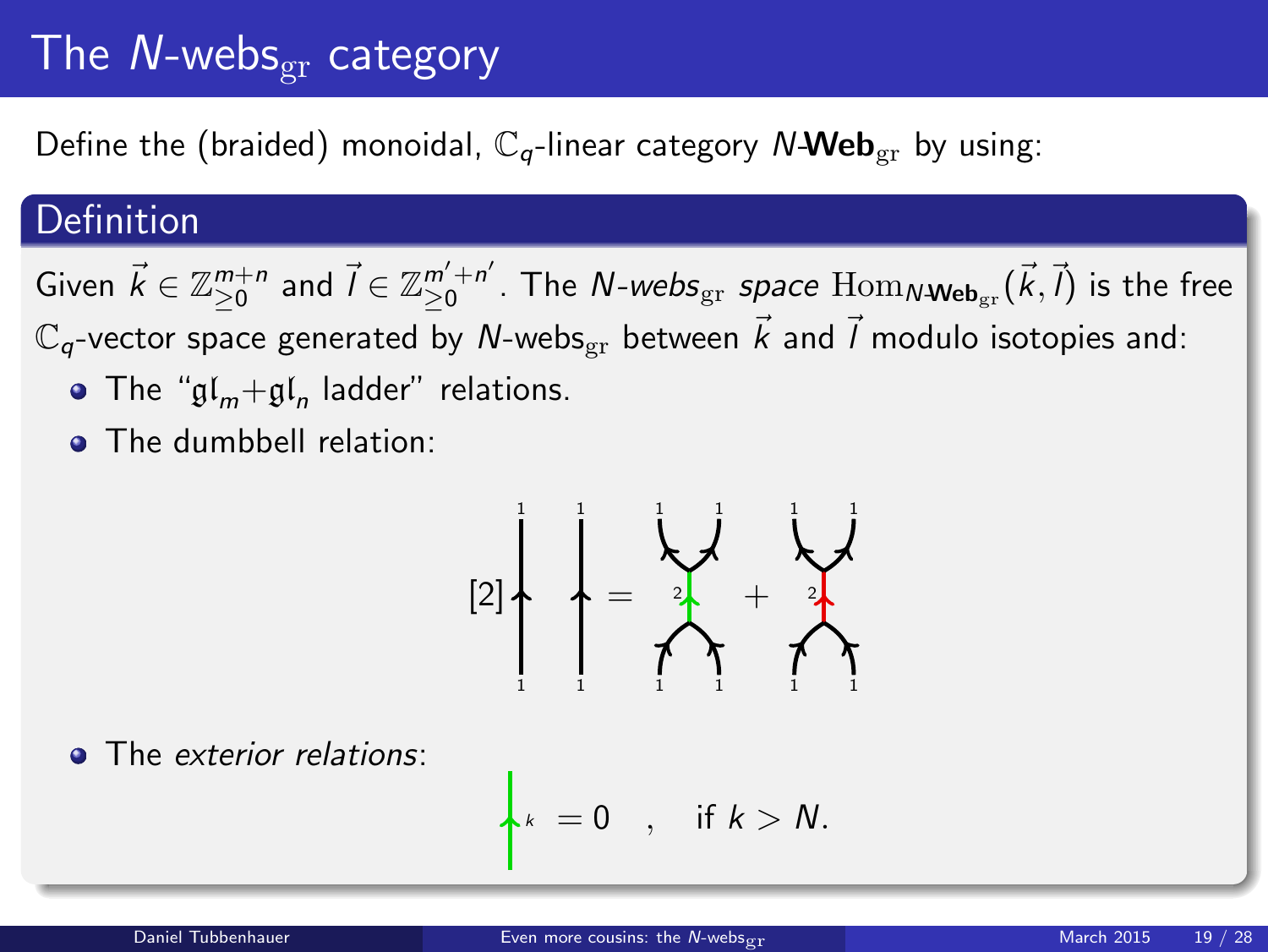## Diagrams for intertwiners - Part 4

Observe that there are (up to scalars) unique  $U_{q}(sI_{N})$ -intertwiners

 $\mathrm{m}^{k+1}_{\kappa,1}\colon \wedge^k_\mathsf{q} \mathbb{C}^N_q \otimes \mathbb{C}^N_\mathsf{q} \to \wedge^{k+1}_\mathsf{q} \mathbb{C}^N_q$  and  $\mathrm{m}^{k+1}_{\kappa,1}\colon \mathrm{Sym}^k_\mathsf{q} \mathbb{C}^N_q \otimes \mathbb{C}^N_q \to \mathrm{Sym}^{k+1}_\mathsf{q} \mathbb{C}^N_q$ plus others as before.

Let  $\mathfrak{sl}_N$ -Mod<sub>es</sub> be the (braided) monoidal,  $\mathbb{C}_q$ -linear category whose objects are tensor generated by  $\wedge_q^k$ C $_q^N$ ,  $\mathrm{Sym}_q^k$ C $_q^N$ . Define a functor Γ:  $N$ -Web $_{\mathrm{gr}}\to$   $\mathfrak{sl}_N$ -Mod $_{\mathrm{es}}$ :

- On objects:  $\vec{k}=(k_1,\ldots,k_{m+n})$  is send to  $\wedge_q^{k_1}\mathbb{C}_q^N\otimes\cdots\otimes \mathrm{Sym}^{k_{m+n}}_q\mathbb{C}_q^N.$
- On morphisms:



# Theorem Γ: N-Web $_{\rm gr}^{\oplus} \to$  sl $_{\rm N}$ -Mod $_{\rm es}$  is an equivalence of (braided) monoidal categories. Daniel Tubbenhauer **[Even more cousins: the](#page-17-0) N-webs<sub>or</sub> March 2015** 20 / 28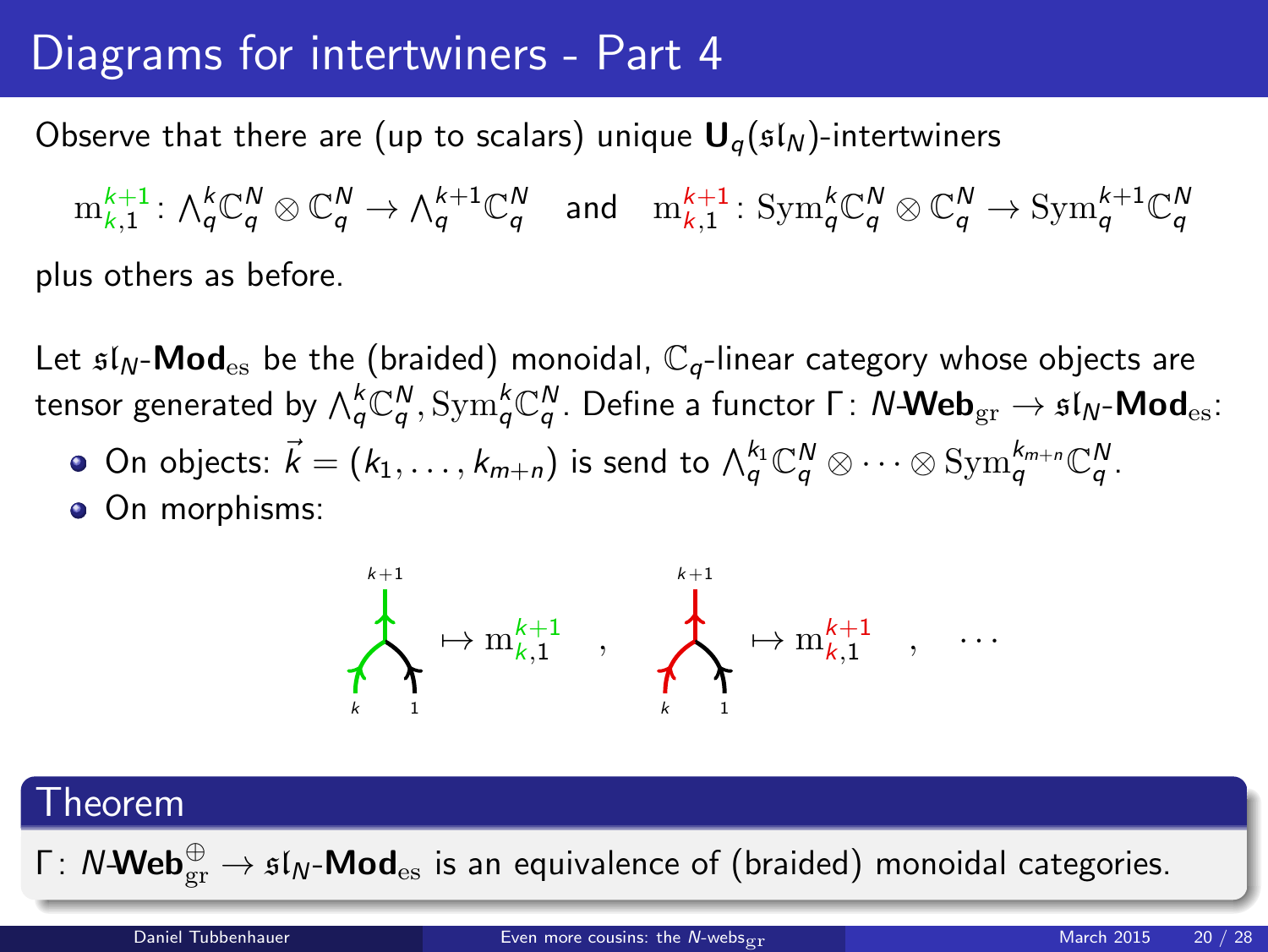### **Definition**

The *quantum general linear superalgebra*  ${\sf U}_q(\mathfrak{gl}(m|n))$  is generated by  ${\sf L}_i^{\pm 1}$  and  $F_i, E_i$  subject the some relations, most notably, the super relations:

$$
F_m^2 = 0 = E_m^2 \quad , \quad \frac{L_m L_{m+1}^{-1} - L_m^{-1} L_{m+1}}{q - q^{-1}} = F_m E_m + E_m F_m,
$$
  
\n[2]  $F_m F_{m+1} F_{m-1} F_m = F_m F_{m+1} F_m F_{m-1} + F_{m-1} F_m F_{m+1} F_m$   
\n $+ F_{m+1} F_m F_{m-1} F_m + F_m F_{m-1} F_m F_{m+1}$  (plus an E version).

There is a Howe pair  $(\mathbf{U}_q(\mathfrak{gl}(m|n)), \mathbf{U}_q(\mathfrak{sl}_N))$  with  $\vec{k} = (k_1, \ldots, k_{m+n})$ -weight space under the  ${\mathbf U}_q(\mathfrak{gl}(m|n))$ -action on  $\wedge_q^K(\mathbb{C}_q^{m|n} \otimes \mathbb{C}_q^N)$  given by

<span id="page-20-0"></span>
$$
\textstyle{\textstyle\bigwedge}^{k_1}_{q}\mathbb{C}^N_{q}\otimes\cdots\textstyle\bigwedge^{k_m}_{q}\mathbb{C}^N_{q}\otimes\text{Sym}^{k_{m+1}}_{q}\mathbb{C}^N_{q}\otimes\cdots\otimes\text{Sym}^{k_{m+n}}_{q}\mathbb{C}^N_{q}.
$$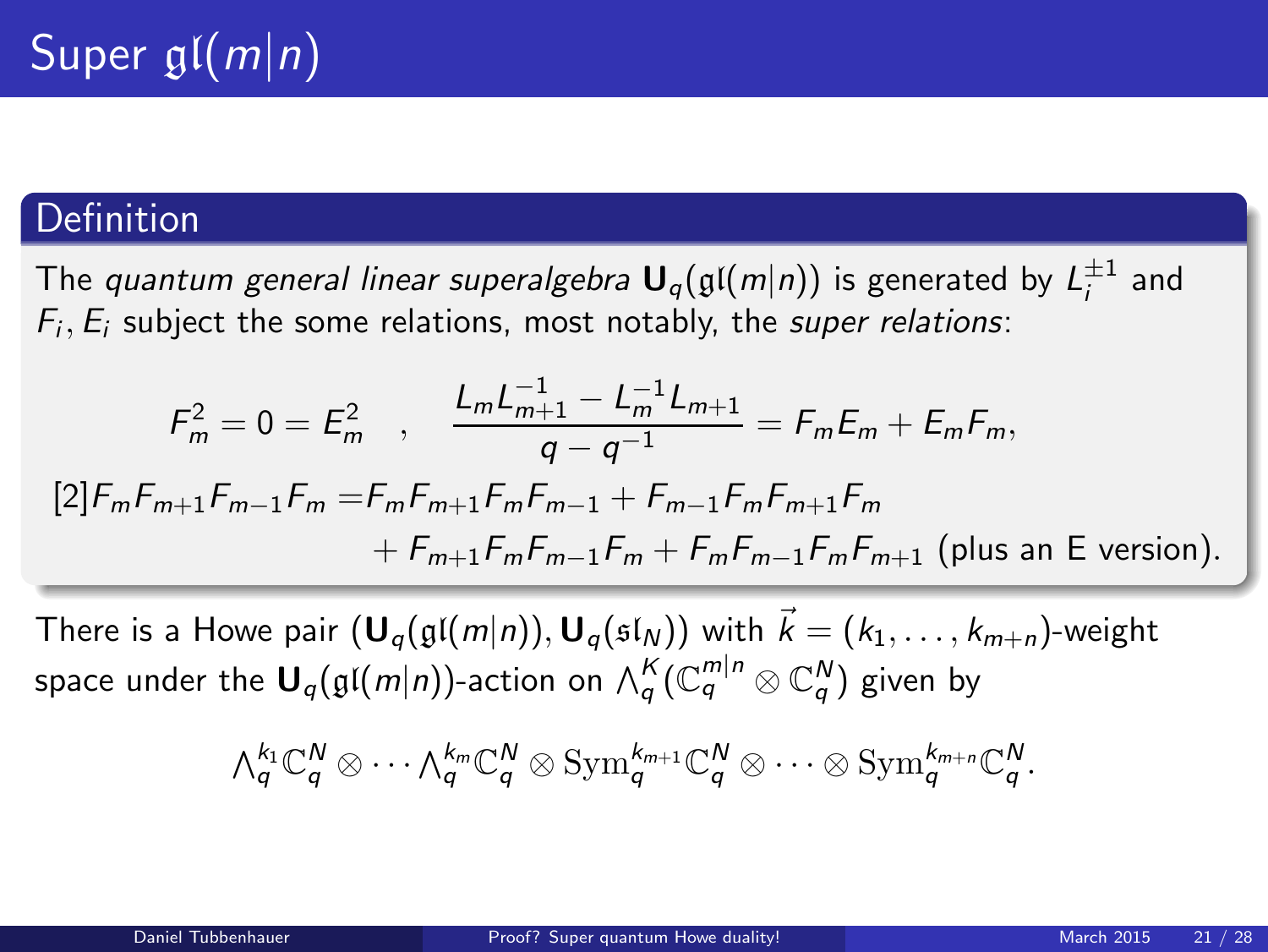## Define the diagrams to make this work

#### Theorem

Define  $N\text{-}Web_{gr}$  such there is a commutative diagram



#### with



 $\Upsilon^{m|n}_{\rm su}$  induces the " $\frak{gl}(m|n)$  ladder" relations, ker $(\Upsilon^{m|n}_{\rm su})$  gives the exterior relations.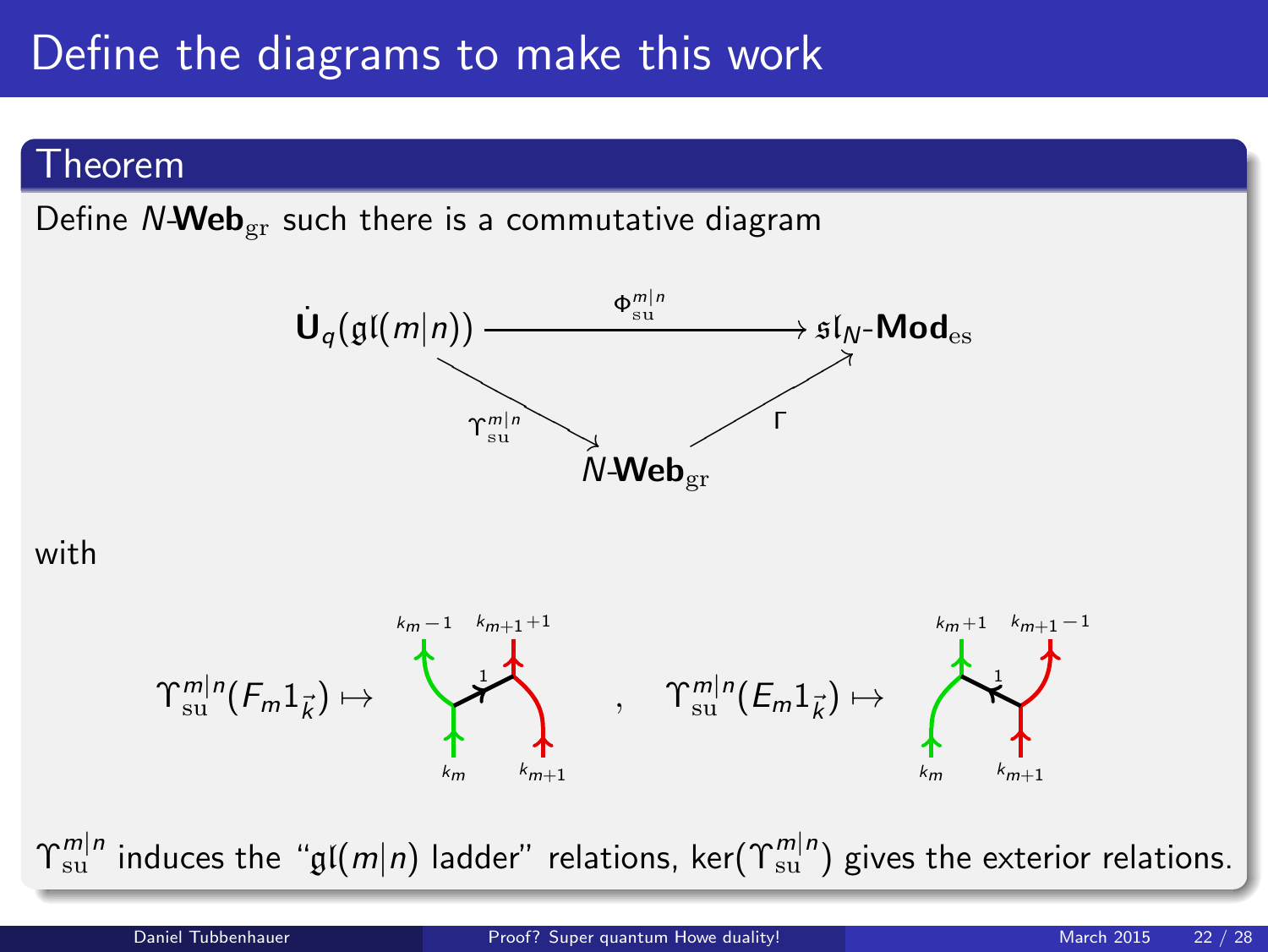The dumbbell relation is the super commutator relation:



All other super relations are consequences!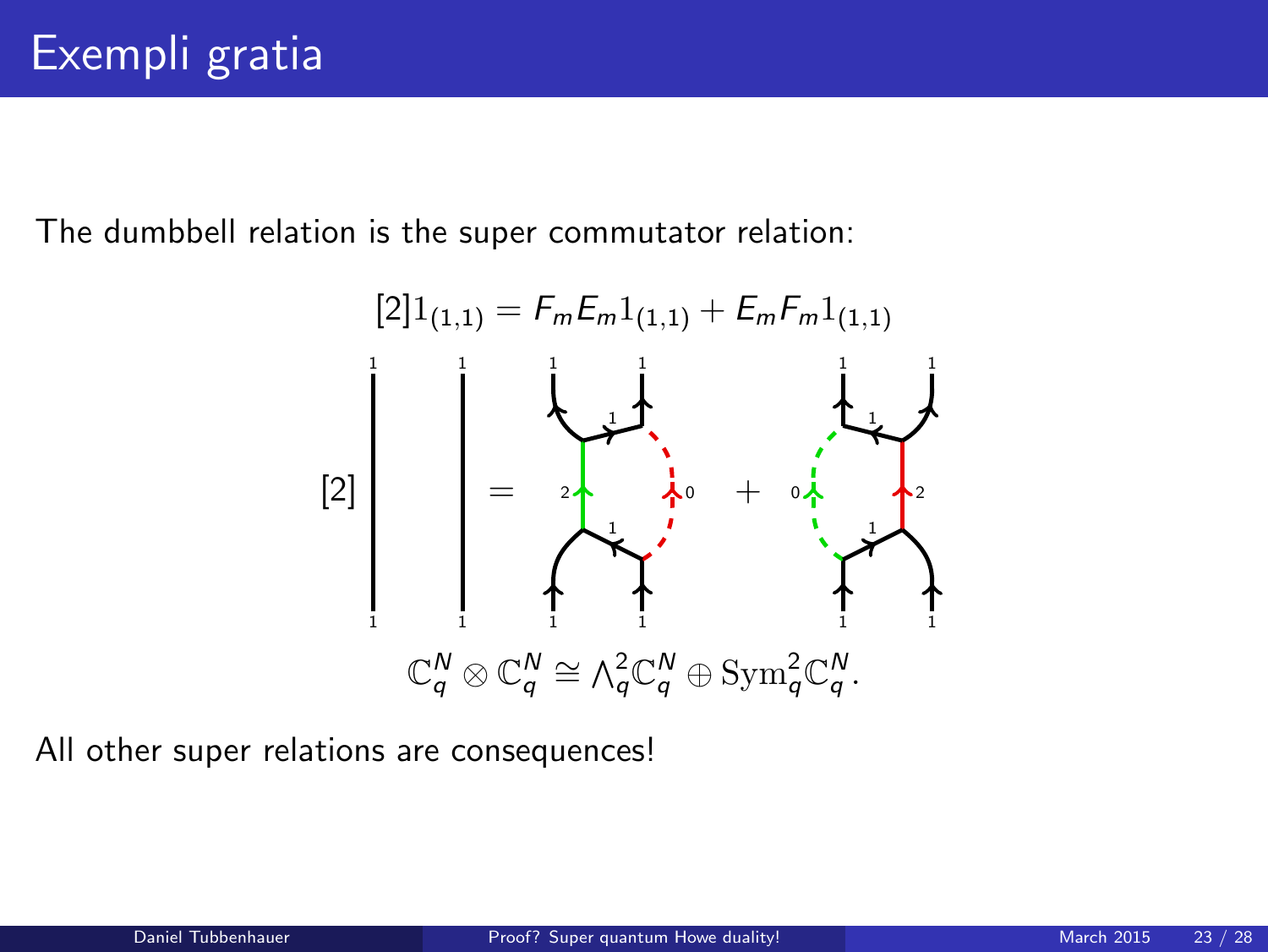### An almost perfect symmetry

Up to the exterior relations:  $N$ -Web<sub>gr</sub> is completely symmetric in green-red. Only the *braiding* is slightly asymmetric, because  $q \leftrightarrow q^{-1}$ :

<span id="page-23-0"></span>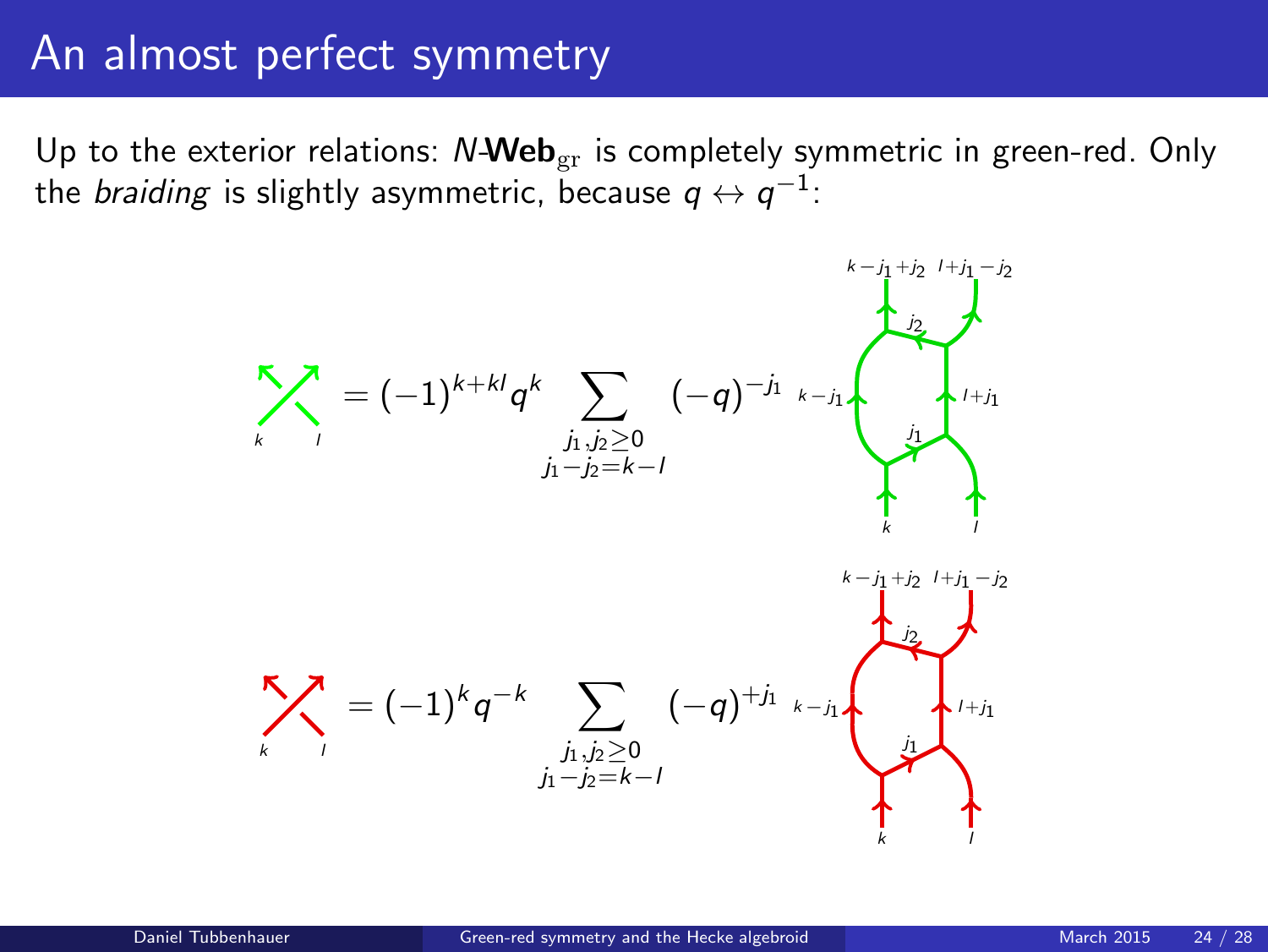## The  $\infty$ -webs<sub>gr</sub> space

Define as before  $\infty$ -Web<sub>er</sub> by using:

### Definition

Given  $\vec{k} \in \mathbb{Z}_{\geq 0}^{m+n}$  and  $\vec{l} \in \mathbb{Z}_{\geq 0}^{m'+n'}$  $_{\geq0}^{m'+n'}$ . The  $\infty$ -*webs* $_{\rm gr}$  *space*  ${\rm Hom}_{\infty\textbf{-Web}_{\rm gr}}(\vec{k},\vec{l})$  is the free  $\mathbb{C}_q$ -vector space generated by  $\infty$ -webs $_{\mathrm{gr}}$  between  $\vec{k},\vec{l}$  modulo isotopies and:

- The " $\mathfrak{gl}_m + \mathfrak{gl}_n$  ladder" relations.
- The dumbbell relation:

$$
[2] \left\{\begin{array}{c} \begin{matrix} \frac{1}{2} \\ \frac{1}{2} \end{matrix} & \begin{matrix} \frac{1}{2} \\ \frac{1}{2} \end{matrix} & \begin{matrix} \frac{1}{2} \\ \frac{1}{2} \end{matrix} & \begin{matrix} \frac{1}{2} \\ \frac{1}{2} \end{matrix} & \begin{matrix} \frac{1}{2} \\ \frac{1}{2} \end{matrix} & \begin{matrix} \frac{1}{2} \\ \frac{1}{2} \end{matrix} & \begin{matrix} \frac{1}{2} \\ \frac{1}{2} \end{matrix} & \begin{matrix} \frac{1}{2} \\ \frac{1}{2} \end{matrix} & \begin{matrix} \frac{1}{2} \\ \frac{1}{2} \end{matrix} & \begin{matrix} \frac{1}{2} \\ \frac{1}{2} \end{matrix} & \begin{matrix} \frac{1}{2} \\ \frac{1}{2} \end{matrix} & \begin{matrix} \frac{1}{2} \\ \frac{1}{2} \end{matrix} & \begin{matrix} \frac{1}{2} \\ \frac{1}{2} \end{matrix} & \begin{matrix} \frac{1}{2} \\ \frac{1}{2} \end{matrix} & \begin{matrix} \frac{1}{2} \\ \frac{1}{2} \end{matrix} & \begin{matrix} \frac{1}{2} \\ \frac{1}{2} \end{matrix} & \begin{matrix} \frac{1}{2} \\ \frac{1}{2} \end{matrix} & \begin{matrix} \frac{1}{2} \\ \frac{1}{2} \end{matrix} & \begin{matrix} \frac{1}{2} \\ \frac{1}{2} \end{matrix} & \begin{matrix} \frac{1}{2} \\ \frac{1}{2} \end{matrix} & \begin{matrix} \frac{1}{2} \\ \frac{1}{2} \end{matrix} & \begin{matrix} \frac{1}{2} \\ \frac{1}{2} \end{matrix} & \begin{matrix} \frac{1}{2} \\ \frac{1}{2} \end{matrix} & \begin{matrix} \frac{1}{2} \\ \frac{1}{2} \end{matrix} & \begin{matrix} \frac{1}{2} \\ \frac{1}{2} \end{matrix} & \begin{matrix} \frac{1}{2} \\ \frac{1}{2} \end{matrix} & \begin{matrix} \frac{1}{2} \\ \frac{1}{2} \end{matrix} & \begin{matrix} \frac{1}{2} \\ \frac{1}{2} \end{matrix} & \begin{matrix} \frac{1}{2} \\ \frac{1}{
$$

 $\bullet$  But  $no(!)$  exterior relations!

$$
\kappa \neq 0 \quad , \quad \text{if } k > N.
$$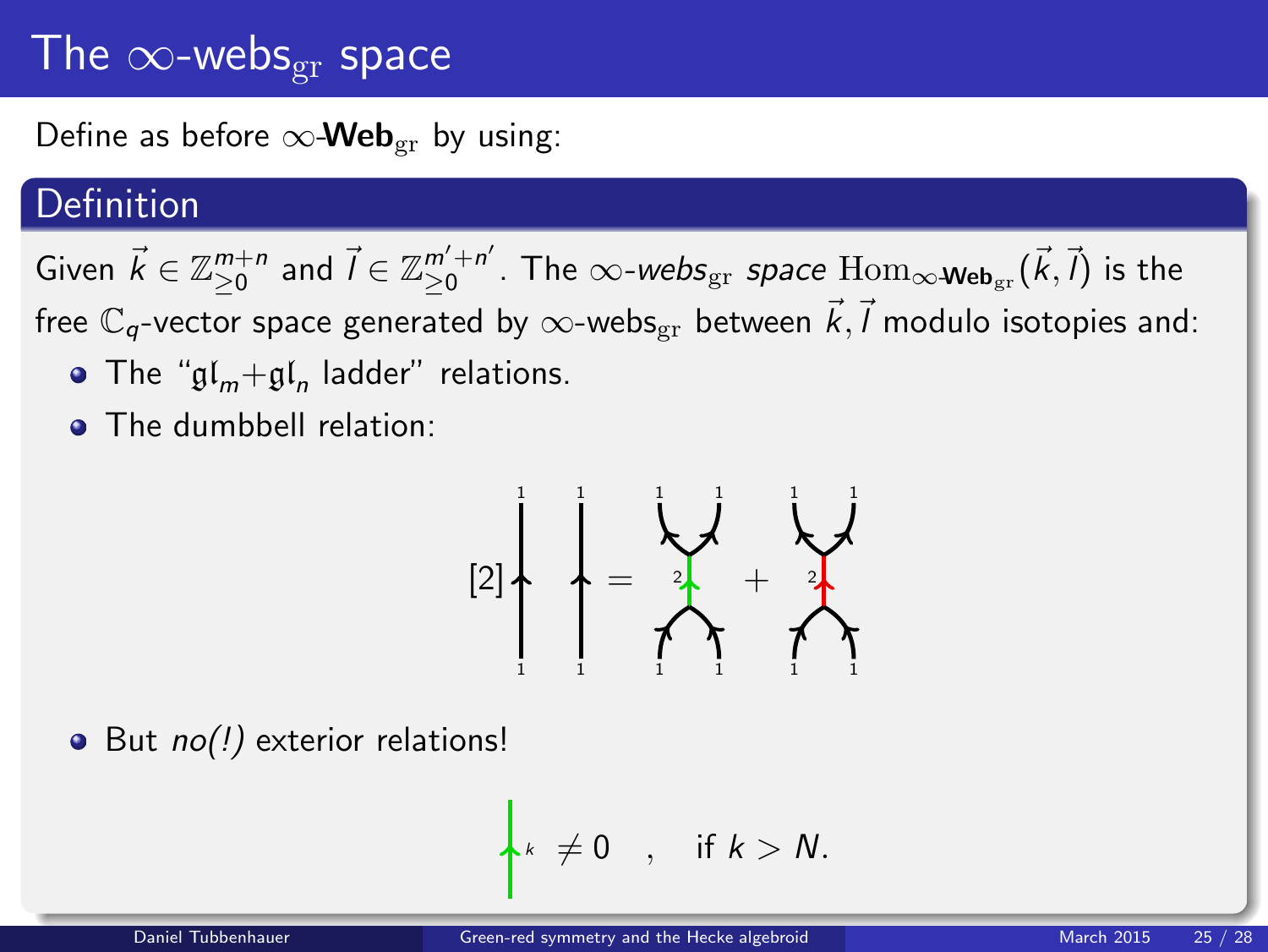## The "big category"

For all  $N \in \mathbb{N}$ : there is a commuting diagram



Here  $\check{\bm{\mathsf{H}}}$  is an *idempotented version of the Hecke algebroid*  $\bm{\mathsf{H}}$  and  $\pi^{\textsf{N}}$  is the full functor induced by *q-Schur-Weyl duality*:

$$
\Phi_{q{\rm SW}}^N\colon H_K(q)\xrightarrow{\cong} {\rm End}_{\mathsf{U}_q(\mathfrak{sl}_N)}((\mathbb{C}_q^N)^{\otimes K}),\,\,\text{if}\,\, N\ge K.
$$

#### Theorem

 $\mathsf{\Gamma}^{\infty}\colon \infty$ -Web $_{\mathrm{gr}}^{\oplus} \to \mathsf{\check{H}}$  is an equivalence of (braided) monoidal categories.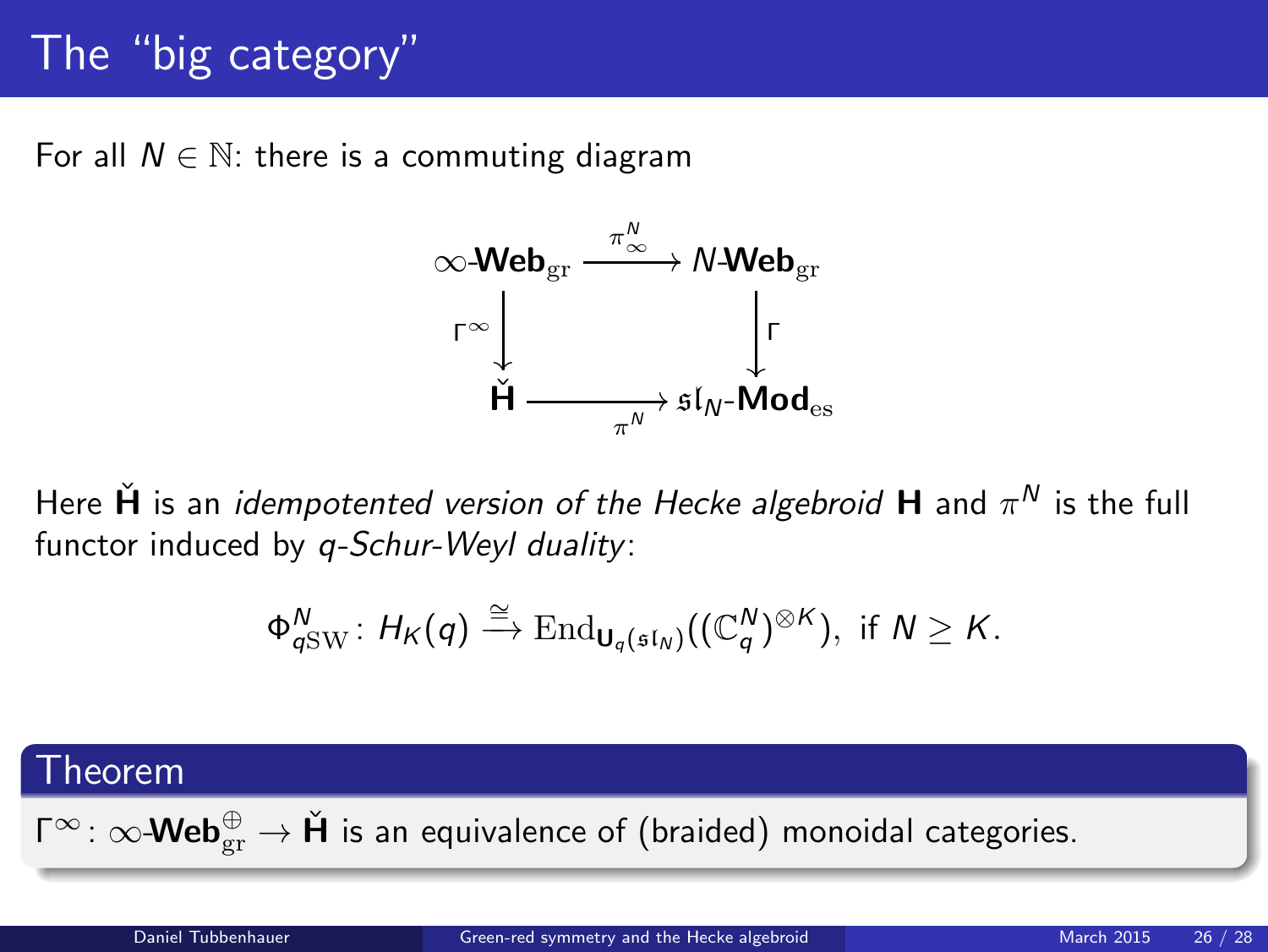Given a framed, oriented, colored knot K, one can associate to it a polynomial called *colored HOMFLY-PT polynomial*  $\mathcal{P}^{a,q}_\lambda(\mathcal{K})\in\mathbb{C}_q(\mathsf{a})$ *.* The colors  $\lambda$  are Young diagrams.

The colored HOMFLY-PT polynomial can be defined from H and thus, from  $\infty$ -Web<sub>or</sub>. Since  $\infty$ -Web<sub>or</sub> is symmetric in green-red and the braiding is symmetric in green-red under  $q\leftrightarrow q^{-1}$ :

### Corollary(of the green $\leftrightarrow$ red symmetry)

The colored HOMFLY-PT polynomial satisfies

$$
\mathcal{P}^{\mathsf{a},\mathsf{q}}_\lambda(\mathcal{K})=(-1)^{\mathsf{co}}\mathcal{P}^{\mathsf{a},\mathsf{q}^{-1}}_{\lambda^\mathrm{T}}(\mathcal{K}),
$$

where co is some constant.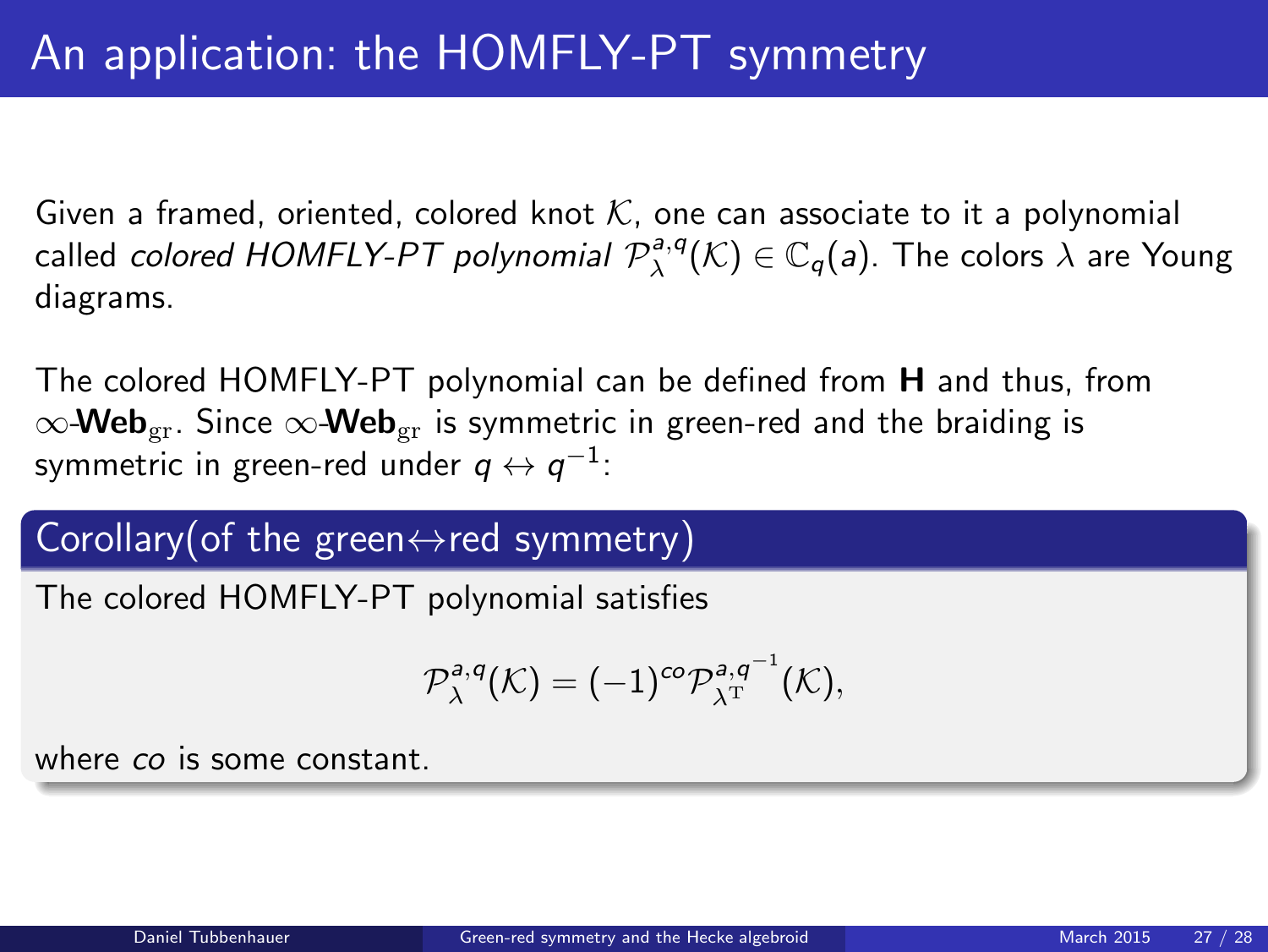There is still much to do...